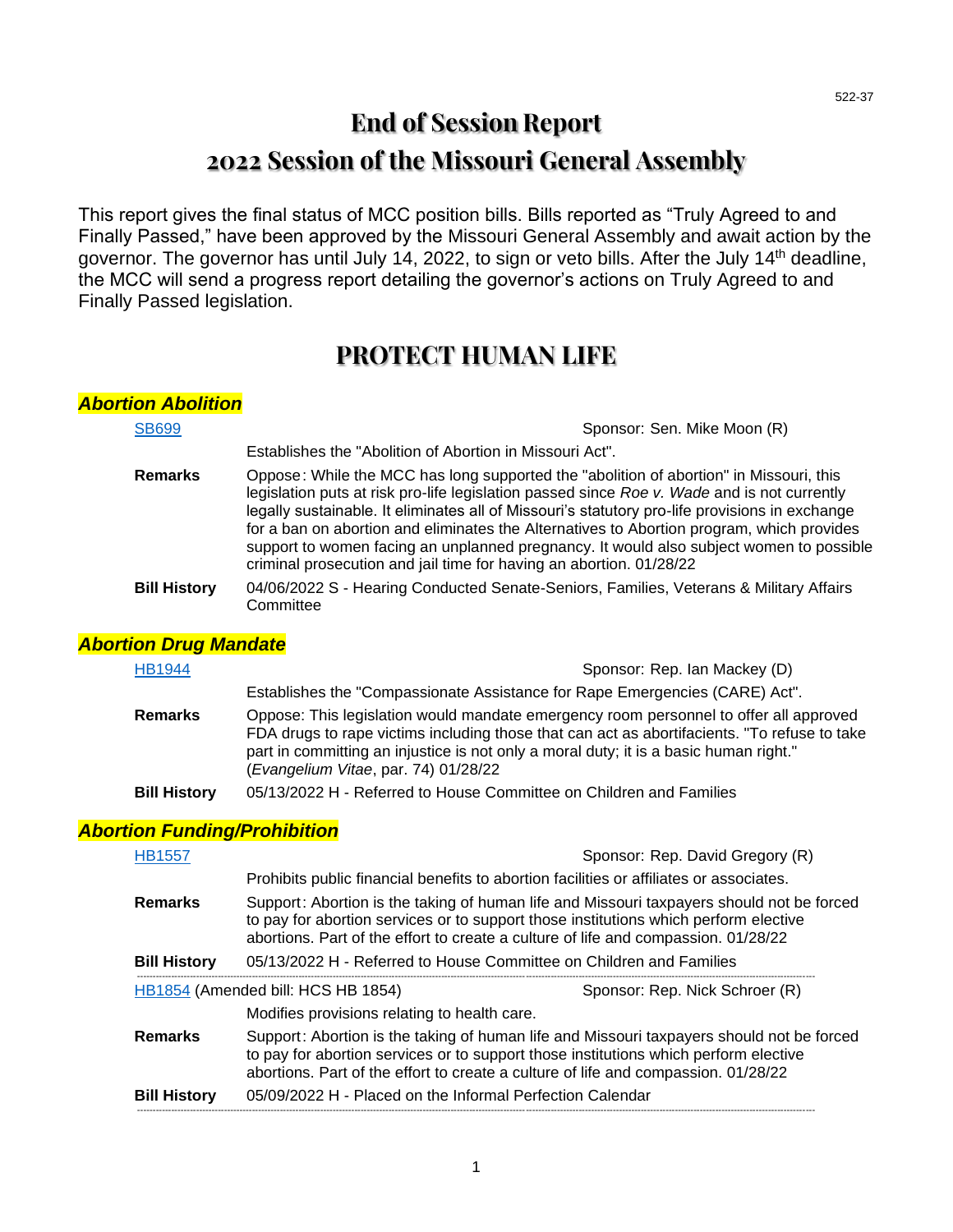|                     | HB3010 (Amended bill: CCS SS SCS HCS HB 3010)<br>Sponsor: Rep. Cody Smith (R)                                                                                                                                                                                                                                    |
|---------------------|------------------------------------------------------------------------------------------------------------------------------------------------------------------------------------------------------------------------------------------------------------------------------------------------------------------|
|                     | To appropriate money for the Department of Mental Health, Department of Health and<br>Senior Services, and several divisions and programs. Section 10.725 prohibits funding for<br>abortion services and abortion agencies.                                                                                      |
| <b>Remarks</b>      | Support in part: Support Section 10.725, which ensures state tax dollars are not used to<br>fund abortion services. Abortion is the taking of human life and Missouri taxpayers should<br>not be forced to pay for abortion services. Part of the effort to create a culture of life and<br>compassion. 03/17/22 |
| <b>Bill History</b> | 05/06/2022 S - Truly Agreed and Finally Passed                                                                                                                                                                                                                                                                   |
| <b>SB1103</b>       | Sponsor: Sen. Rick Brattin (R)                                                                                                                                                                                                                                                                                   |
|                     | Prohibits public financial benefits to abortion facilities and their affiliates or associates.                                                                                                                                                                                                                   |
| <b>Remarks</b>      | Support: Abortion is the taking of human life and Missouri taxpayers should not be forced<br>to pay for abortion services or to support those institutions which perform elective<br>abortions. Part of the effort to create a culture of life and compassion. 01/28/22                                          |
| <b>Bill History</b> | 04/06/2022 S - Hearing Conducted Senate-Seniors, Families, Veterans & Military Affairs<br>Committee                                                                                                                                                                                                              |
| <b>SB637</b>        | Sponsor: Sen. Bob Onder (R)                                                                                                                                                                                                                                                                                      |
|                     | Excludes from eligible MO HealthNet providers any abortion providers and affiliates.                                                                                                                                                                                                                             |
| <b>Remarks</b>      | Support: Abortion is the taking of human life and Missouri taxpayers should not be forced<br>to pay for abortion services or to support those institutions which perform elective<br>abortions. Part of the effort to create a culture of life and compassion. 01/28/22                                          |
| <b>Bill History</b> | 04/06/2022 S - Hearing Conducted Senate-Seniors, Families, Veterans & Military Affairs<br>Committee                                                                                                                                                                                                              |
| <b>SB667</b>        | Sponsor: Sen. Eric Burlison (R)                                                                                                                                                                                                                                                                                  |
|                     | Modifies provisions relating to public funding of abortion facilities and affiliates and                                                                                                                                                                                                                         |
|                     | provisions relating to MO HealthNet providers.                                                                                                                                                                                                                                                                   |
| <b>Remarks</b>      | Support: Abortion is the taking of human life and Missouri taxpayers should not be forced<br>to pay for abortion services or to support those institutions which perform elective<br>abortions. Part of the effort to create a culture of life and compassion. 01/28/22                                          |
| <b>Bill History</b> | 03/22/2022 S - Placed on Informal Calendar                                                                                                                                                                                                                                                                       |
| <b>SB779</b>        | Sponsor: Sen. Elaine Gannon (R)                                                                                                                                                                                                                                                                                  |
|                     | Modifies provisions relating to MO HealthNet providers.                                                                                                                                                                                                                                                          |
| <b>Remarks</b>      | Support: Abortion is the taking of human life and Missouri taxpayers should not be forced<br>to pay for abortion services or to support those institutions which perform elective<br>abortions. Part of the effort to create a culture of life and compassion. 01/28/22                                          |
| <b>Bill History</b> | 03/02/2022 S - Voted Do Pass Seniors, Families, Veterans, and Military Affairs Committee                                                                                                                                                                                                                         |
| <b>SJR34</b>        | Sponsor: Sen. Bill Eigel (R)                                                                                                                                                                                                                                                                                     |
|                     | Prohibits expenditures of public funds to any person or facility, or affiliate of such,<br>performing or inducing an abortion.                                                                                                                                                                                   |
| <b>Remarks</b>      | Support: Abortion is the taking of human life and Missouri taxpayers should not be forced<br>to pay for abortion services or to support those institutions which perform elective<br>abortions. Part of the effort to create a culture of life and compassion. 01/28/22                                          |

| HB1868  | Sponsor: Rep. Emily Weber (D)                                                             |
|---------|-------------------------------------------------------------------------------------------|
|         | Establishes the "Respect People's Abortion Decisions Act".                                |
| Remarks | Oppose: Legislation cloaks the real effect of this proposal which is to overturn pro-life |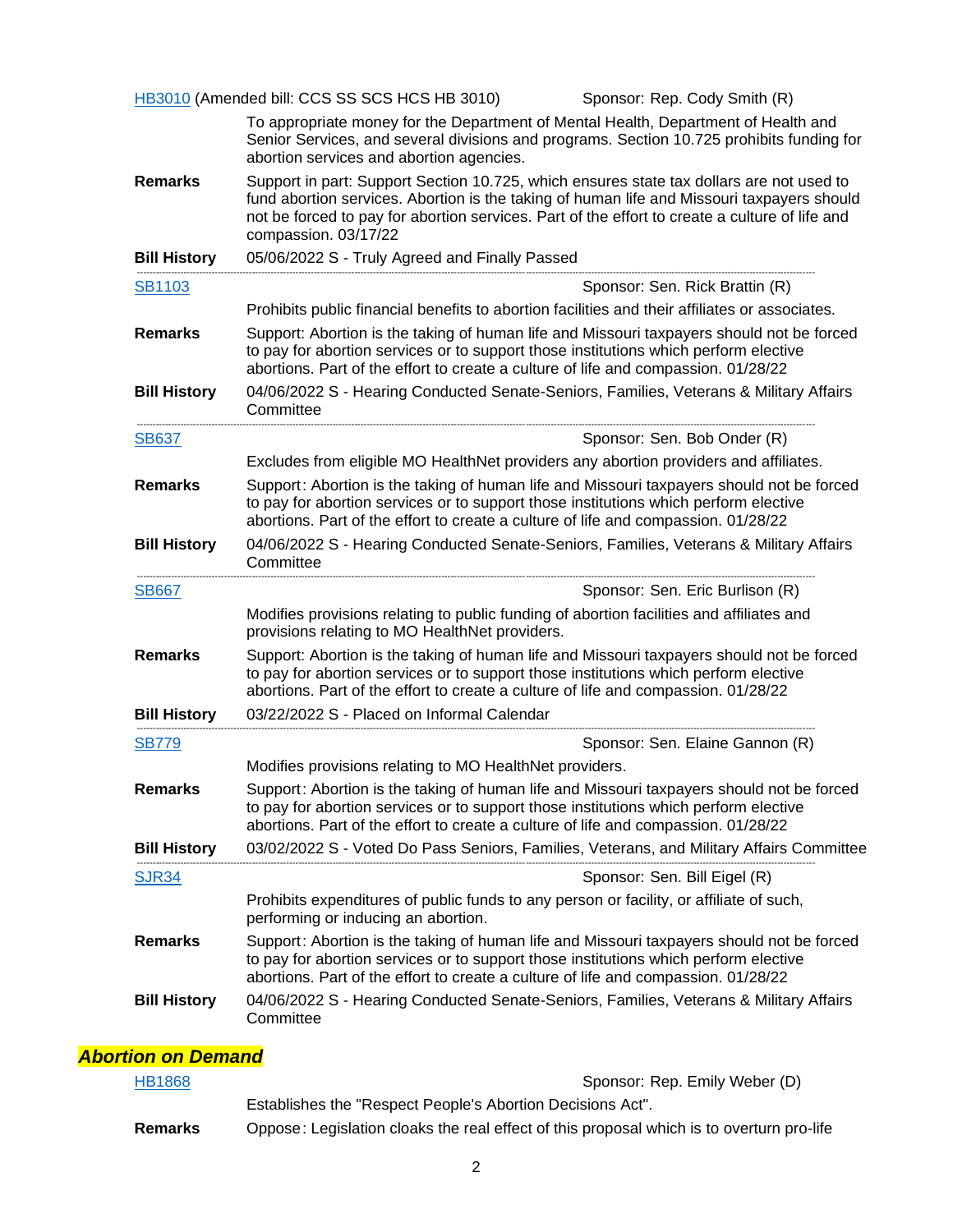protections currently found in Missouri law by the use of misleading rhetoric on "reproductive choices." 01/28/22

**Bill History** 05/13/2022 H - Referred to House Committee on Children and Families

#### *Alternatives to Abortion/Funding*

[HB3011](https://house.mo.gov/Bill.aspx?bill=HB3011&year=2022&code=R) (Amended bill: CCS SS SCS HCS HB 3011) Sponsor: Rep. Cody Smith (R) To appropriate money for the Department of Social Services and several divisions and programs. Section 11.160 provides \$8.38 million for the Alternatives to Abortion (ATA) program.

- **Remarks** Support in part: Support Section 11.160 that provides funds for the Alternatives to Abortion (ATA) program. Part of the effort to create a culture of life and compassion. "Thanks to the work of such centres, many unmarried mothers and couples discover new hope and find assistance and support in overcoming hardship and the fear of accepting a newly conceived life or life which has just come into the world." (*Evangelium Vitae*, par. 88) 03/17/22
- **Bill History** 05/06/2022 S Truly Agreed and Finally Passed

#### *Born-Alive Abortion Survivors Protection Act*

[HB1593](https://house.mo.gov/Bill.aspx?bill=HB1593&year=2022&code=R) (Amended bill: HCS HBs 1593 & 1959, HB 2012) Sponsor: Rep. Sara Walsh (R)

Creates the "Born-Alive Abortion Survivors Protection Act".

| <b>Remarks</b>      | Support: The state has a duty to protect human life and to prosecute those who show a<br>reckless disregard for it. No child born alive following an abortion attempt should be denied<br>basic life-sustaining care. 01/28/22 |
|---------------------|--------------------------------------------------------------------------------------------------------------------------------------------------------------------------------------------------------------------------------|
| <b>Bill History</b> | 05/04/2022 S - Referred to Senate-Governmental Accountability and Fiscal Oversight                                                                                                                                             |
| <b>HB1959</b>       | Sponsor: Rep. Doug Richey (R)                                                                                                                                                                                                  |
|                     | Establishes the "Born-Alive Abortion Survivors Protection Act".                                                                                                                                                                |
| <b>Remarks</b>      | Support: The state has a duty to protect human life and to prosecute those who show a<br>reckless disregard for it. No child born alive following an abortion attempt should be denied<br>basic life-sustaining care. 01/28/22 |
| <b>Bill History</b> | 02/23/2022 H - Superseded by HB 1593                                                                                                                                                                                           |
| <b>SB753</b>        | Sponsor: Sen. Eric Burlison (R)                                                                                                                                                                                                |
|                     | Establishes the "Born-Alive Abortion Survivors Protection Act".                                                                                                                                                                |
| <b>Remarks</b>      | Support: The state has a duty to protect human life and to prosecute those who show a<br>reckless disregard for it. No child born alive following an abortion attempt should be denied<br>basic life-sustaining care. 01/28/22 |
| <b>Bill History</b> | 03/30/2022 S - Voted Do Pass as substituted, Senate-Seniors, Families, Veterans &<br><b>Military Affairs Committee</b>                                                                                                         |

#### *Correctional Center Nurseries*

|                     | HB1897 (Amended bill: HCS HBs 1897 & 2414)                             | Sponsor: Rep. Bruce DeGroot (R)                                                                                                                                                  |
|---------------------|------------------------------------------------------------------------|----------------------------------------------------------------------------------------------------------------------------------------------------------------------------------|
|                     | Establishes the Correctional Center Nursery Program.                   |                                                                                                                                                                                  |
| <b>Remarks</b>      | child, improving outcomes for the child and the mother alike. 01/28/22 | Support: Allowing newborn children to remain with their incarcerated mothers reduces<br>anxiety in children and fosters a more nurturing relationship between the mother and the |
| <b>Bill History</b> | 05/13/2022 S - Truly Agreed and Finally Passed as part of SB 683       |                                                                                                                                                                                  |
| HB2414              |                                                                        | Sponsor: Rep. Curtis Trent (R)                                                                                                                                                   |
|                     | Establishes the Correctional Center Nursery Program.                   |                                                                                                                                                                                  |
| <b>Remarks</b>      |                                                                        | Support: Allowing newborn children to remain with their incarcerated mothers reduces<br>anxiety in children and fosters a more nurturing relationship between the mother and the |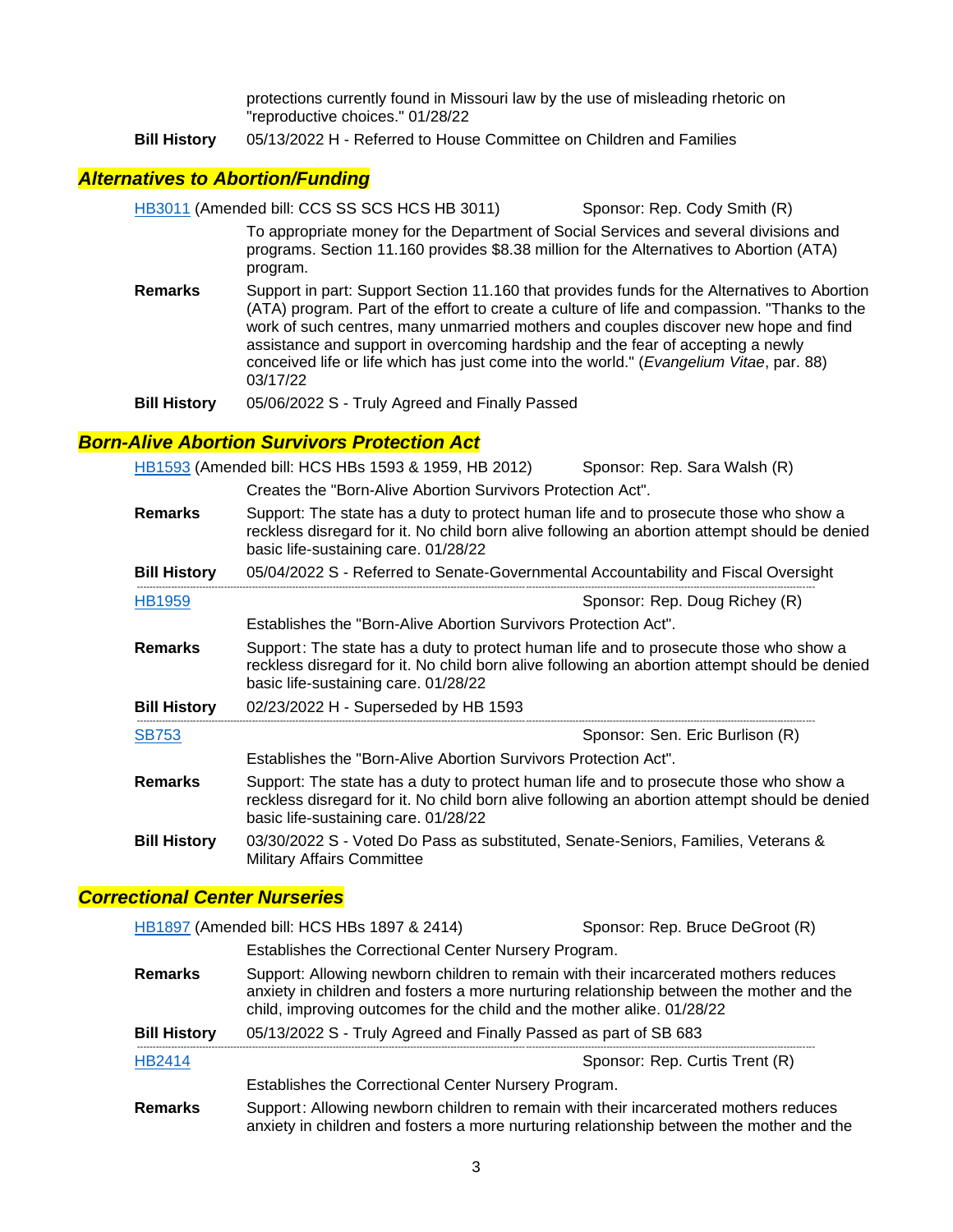child, improving outcomes for the child and the mother alike. 01/28/22

**Bill History** 01/31/2022 H - Superseded by HB 1897

### *Death Penalty Repeal*

| <b>HB1612</b>       | Sponsor: Rep. Tony Lovasco (R)                                                                                                                                                                         |
|---------------------|--------------------------------------------------------------------------------------------------------------------------------------------------------------------------------------------------------|
|                     | Abolishes the death penalty and specifies that any person sentenced to death must be<br>sentenced to life imprisonment without parole.                                                                 |
| <b>Remarks</b>      | Support: The death penalty undermines respect for human life. Errors in the judicial system<br>can lead to the execution of innocent people. (Catechism of the Catholic Church, par.<br>2267) 01/28/22 |
| <b>Bill History</b> | 05/13/2022 H - Referred to House Special Committee on Criminal Justice                                                                                                                                 |
| <b>HB2028</b>       | Sponsor: Rep. Sarah Unsicker (D)                                                                                                                                                                       |
|                     | Abolishes the death penalty and specifies that any person sentenced to death must be<br>sentenced to life imprisonment without parole.                                                                 |
| <b>Remarks</b>      | Support: The death penalty undermines respect for human life. Errors in the judicial system<br>can lead to the execution of innocent people. (Catechism of the Catholic Church, par.<br>2267) 01/28/22 |
| <b>Bill History</b> | 01/06/2022 H - Read Second Time                                                                                                                                                                        |

## *Death Penalty/Jury Instructions*

| HB1746              | Sponsor: Rep. Shamed Dogan (R)                                                                                                                                  |
|---------------------|-----------------------------------------------------------------------------------------------------------------------------------------------------------------|
|                     | Modifies provisions relating to trial procedures for murder in the first degree.                                                                                |
| <b>Remarks</b>      | Support: Support legislation as way to scale back the use of the death penalty, a practice<br>which undermines the sanctity and dignity of human life. 01/28/22 |
| <b>Bill History</b> | 05/13/2022 H - Referred to House Committee on Judiciary                                                                                                         |
| <b>SB825</b>        | Sponsor: Sen. Bill White (R)                                                                                                                                    |
|                     | Modifies provisions relating to jury instructions for the offense of murder in the first degree.                                                                |
| <b>Remarks</b>      | Support: Support legislation as way to scale back the use of the death penalty, a practice<br>which undermines the sanctity and dignity of human life. 01/28/22 |
| <b>Bill History</b> | 01/20/2022 S - Referred to Senate Committee on Judiciary and Civil and Criminal<br>Jurisprudence                                                                |

### *Pregnancy Resource Centers/Coercion of Speech*

| <b>HB1727</b>       | Sponsor: Rep. Emily Weber (D)                                                                                                                                                                                                          |
|---------------------|----------------------------------------------------------------------------------------------------------------------------------------------------------------------------------------------------------------------------------------|
|                     | Requires organizations that provide pregnancy-related services to provide medically<br>accurate information regarding reproductive health options in order to receive state<br>funding.                                                |
| <b>Remarks</b>      | Oppose: Legislation would force pregnancy resource centers to provide information about<br>abortion options. This is contrary to the core mission of pregnancy resource centers and<br>represents a violation of free speech. 01/28/22 |
| <b>Bill History</b> | 05/13/2022 H - Referred to House Committee on Children and Families                                                                                                                                                                    |
| <b>HB2261</b>       | Sponsor: Rep. Rasheen Aldridge (D)                                                                                                                                                                                                     |
|                     | Establishes the "Truth in Medicine Act".                                                                                                                                                                                               |
| <b>Remarks</b>      | Oppose: Legislation would force pregnancy resource centers to provide information about<br>abortion options. This is contrary to the core mission of pregnancy resource centers and<br>represents a violation of free speech. 01/28/22 |
| <b>Bill History</b> | 05/13/2022 H - Referred to House Committee on Children and Families                                                                                                                                                                    |
| <b>SB973</b>        | Sponsor: Sen. Jill Schupp (D)                                                                                                                                                                                                          |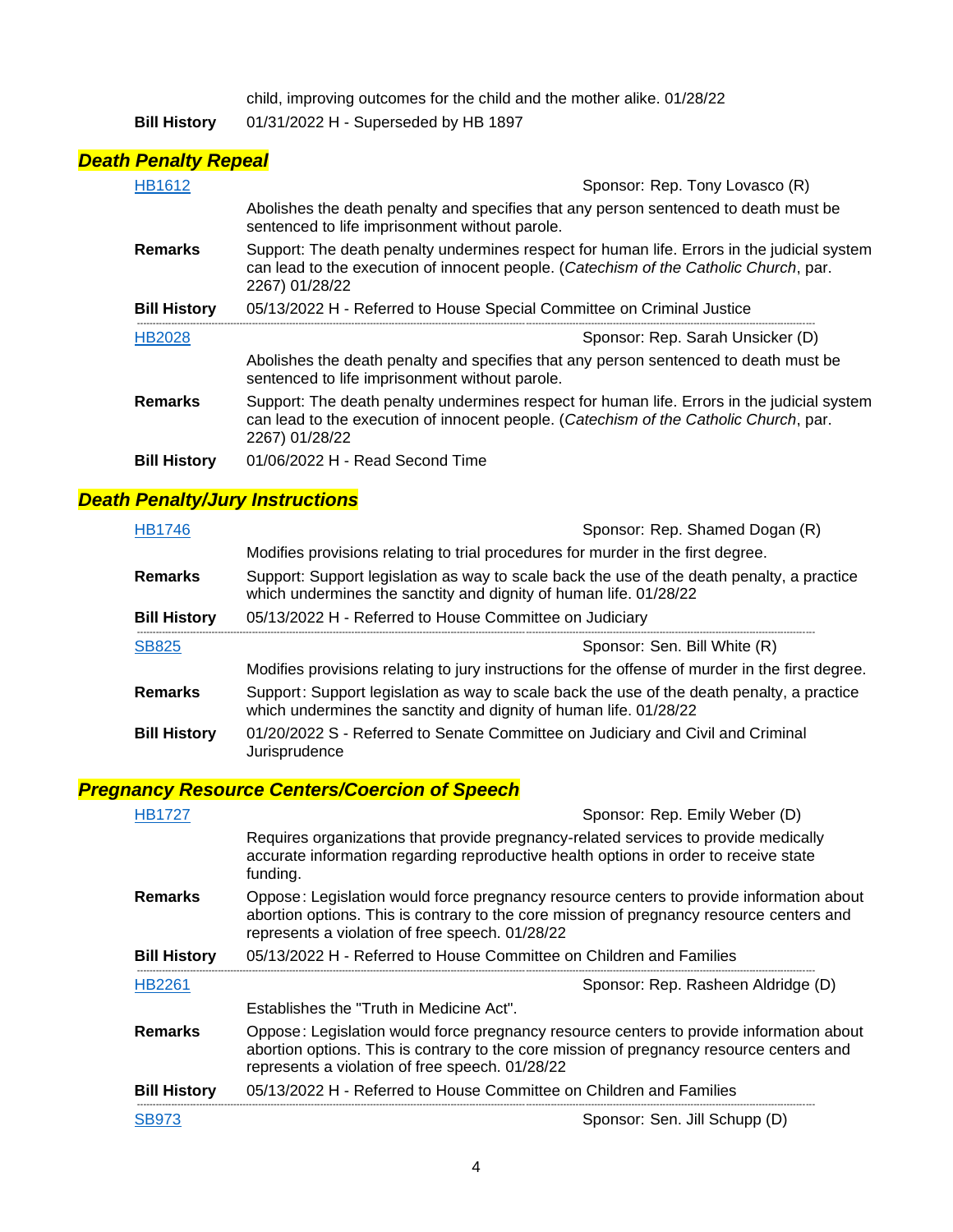Establishes the "Truth in Medicine Act".

- **Remarks** Oppose: Legislation would force pregnancy resource centers to provide information about abortion options. This is contrary to the core mission of pregnancy resource centers and represents a violation of free speech. 01/28/22
- **Bill History** 02/24/2022 S Referred to Senate Committee on Health and Pensions

#### *Prohibiting Hoarding of Fetal Remains*

|                     | HB2012 (Amended bill: SCS HCS HB 2012)     | Sponsor: Rep. Hannah Kelly (R)                                                                                                                                               |
|---------------------|--------------------------------------------|------------------------------------------------------------------------------------------------------------------------------------------------------------------------------|
|                     |                                            | Modifies provisions relating to fetal organs and tissue resulting from an abortion.                                                                                          |
| <b>Remarks</b>      | regardless of the cause of death. 01/28/22 | Support: The grisly practice of hoarding fetal remains from abortions should be outlawed.<br>The remains of deceased human beings should be treated with dignity and respect |
| <b>Bill History</b> |                                            | 05/04/2022 S - Referred to Senate-Governmental Accountability and Fiscal Oversight                                                                                           |
| <b>SB737</b>        |                                            | Sponsor: Sen. Andrew Koenig (R)                                                                                                                                              |
|                     | Modifies provisions relating to abortion.  |                                                                                                                                                                              |
| <b>Remarks</b>      | regardless of the cause of death. 01/28/22 | Support: The grisly practice of hoarding fetal remains from abortions should be outlawed.<br>The remains of deceased human beings should be treated with dignity and respect |
| <b>Bill History</b> |                                            |                                                                                                                                                                              |

#### *Shackling of Pregnant Offenders/Prohibition*

| <b>HB2332</b>       | Sponsor: Rep. Rasheen Aldridge (D)                                                                                                                                                                                                                                                                                                                                |
|---------------------|-------------------------------------------------------------------------------------------------------------------------------------------------------------------------------------------------------------------------------------------------------------------------------------------------------------------------------------------------------------------|
|                     | Creates provisions relating to the treatment of pregnant and postpartum prisoners by<br>county and city jails.                                                                                                                                                                                                                                                    |
| <b>Remarks</b>      | Support: Missouri law restricting the shackling of pregnant offenders does not currently<br>apply to counties and municipalities. Shackling pregnant offenders demeans the dignity of<br>the human person and can place the health of pregnant women and their unborn children<br>at risk, and the Missouri law should be applied on a state-wide basis. 01/28/22 |
| <b>Bill History</b> | 05/13/2022 H - Referred to House Committee on Corrections and Public Institutions                                                                                                                                                                                                                                                                                 |

# **WELCOME AND ACCOMPANY IMMIGRANTS AND REFUGEES**

#### *In-state Tuition for DACA Students*

| HB2613              | Sponsor: Rep. Ingrid Burnett (D)                                                                                                                                                                                                                                                                                                                                                                                                                        |
|---------------------|---------------------------------------------------------------------------------------------------------------------------------------------------------------------------------------------------------------------------------------------------------------------------------------------------------------------------------------------------------------------------------------------------------------------------------------------------------|
|                     | Modifies provisions relating to higher education tuition.                                                                                                                                                                                                                                                                                                                                                                                               |
| <b>Remarks</b>      | Support: Students brought to the U.S. as children by their parents should not be denied in-<br>state tuition rates at Missouri public universities when they have been given protected legal<br>status through the DACA program and have made a decision to continue to live in Missouri<br>relying upon government's forbearance. Offering them in-state tuition is a way of<br>recognizing them as persons who consider Missouri their home. 02/23/22 |
| <b>Bill History</b> | 05/13/2022 H - Referred to House Committee on Higher Education                                                                                                                                                                                                                                                                                                                                                                                          |

#### *Tax Credit/Refugee Resource Centers*

| <b>SB1233</b>  | Sponsor: Sen. Steven Roberts (D)                                                                                                                                                                                                                                                              |
|----------------|-----------------------------------------------------------------------------------------------------------------------------------------------------------------------------------------------------------------------------------------------------------------------------------------------|
|                | Authorizes a tax credit for contributions made to refugee resource centers.                                                                                                                                                                                                                   |
| <b>Remarks</b> | Support: This tax credit will support those from other countries fleeing war and persecution<br>in their efforts to resettle in the U.S. Resettlement agencies, like Catholic Charities, provide<br>invaluable material and emotional support to refugees during their time of need. 04/29/22 |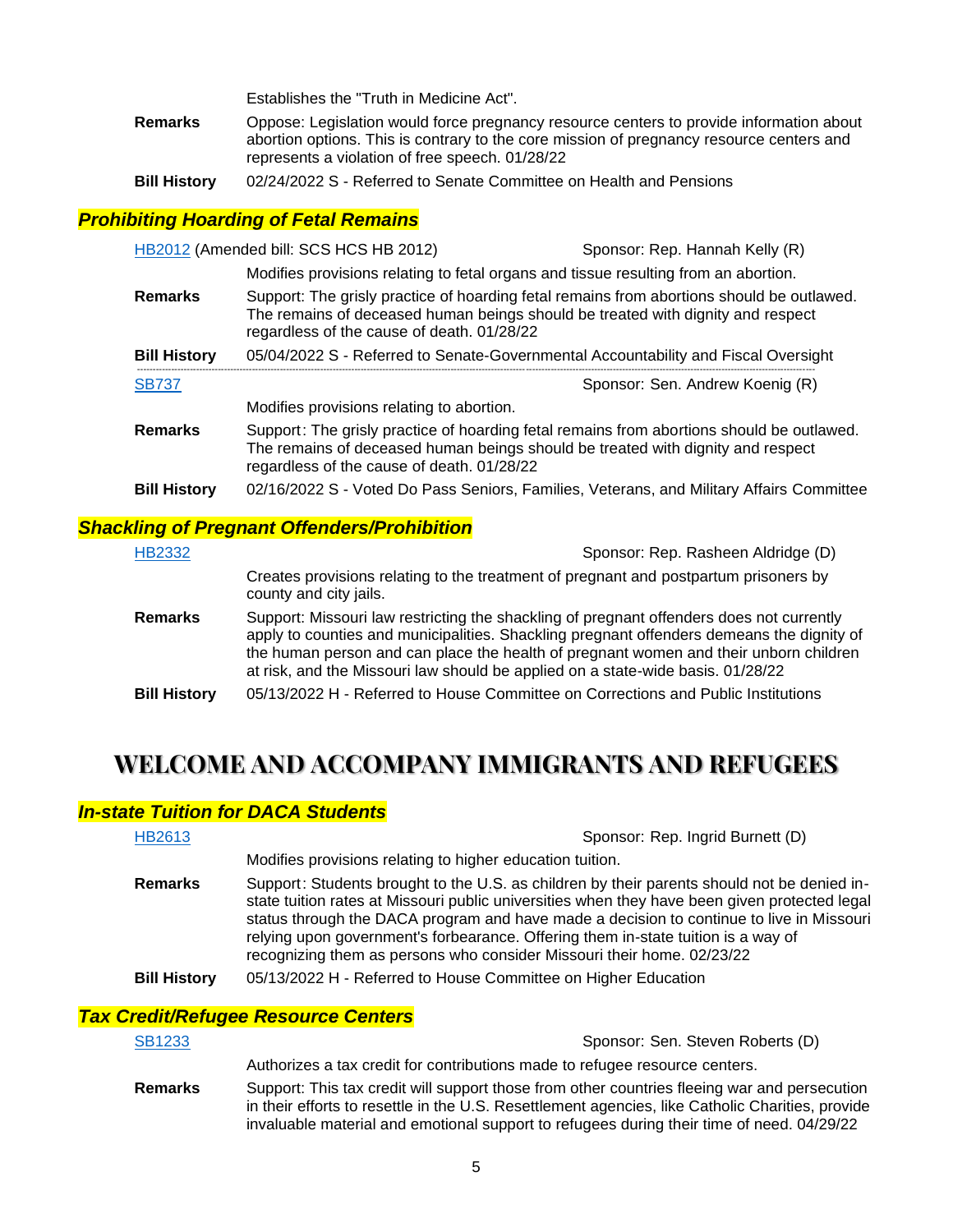# **ADVANCE SOCIAL AND ECONOMIC JUSTICE FOR ALL**

### *Application for Social Service Benefits*

| <b>HB2048</b>       | Sponsor: Rep. Mary Elizabeth Coleman (R)                                                                                                                                                                      |
|---------------------|---------------------------------------------------------------------------------------------------------------------------------------------------------------------------------------------------------------|
|                     | Simplifies the application form for certain public assistance benefit programs and allows<br>certain periodic eligibility review forms to be submitted as an attachment to a recipient's<br>state tax return. |
| <b>Remarks</b>      | Support: Simplifying the application process for social service benefits will help those<br>seeking services to access the programs they need. Part of the effort to promote human<br>dignity. 01/28/22       |
| <b>Bill History</b> | 05/13/2022 H - Referred to House Committee on Children and Families                                                                                                                                           |
|                     | <b>Iband for Underserved Areas</b>                                                                                                                                                                            |
| 1100707             |                                                                                                                                                                                                               |

## *Broad*

| <b>HB2737</b>       | Sponsor: Rep. Michael Johnson (D)                                                                                                                                                                                                  |  |
|---------------------|------------------------------------------------------------------------------------------------------------------------------------------------------------------------------------------------------------------------------------|--|
|                     | Establishes a program within the department of economic development to provide high-<br>speed internet access to underserved areas.                                                                                                |  |
| <b>Remarks</b>      | Support: Providing broadband service to underserved of the state is one means of<br>ensuring access to healthcare, education, and information necessary for economic justice<br>and human flourishing in the digital age. 03/17/22 |  |
| <b>Bill History</b> | 03/23/2022 H - Public hearing completed House-Special Committee on Broadband and<br>Infrastructure Committee                                                                                                                       |  |

#### *COVID Unemployment Compensation*

| HB2513              | Sponsor: Rep. Doug Clemens (D)                                                                                                                                                                                                         |  |
|---------------------|----------------------------------------------------------------------------------------------------------------------------------------------------------------------------------------------------------------------------------------|--|
|                     | Creates new provisions relating to the recovery of overpaid unemployment benefits.                                                                                                                                                     |  |
| <b>Remarks</b>      | Support: Forgiving non-fraudulent receipt of federal unemployment benefits during the<br>COVID pandemic is a means of economic justice and will help to allay the financial impact<br>of the health crisis on people in need. 02/23/22 |  |
| <b>Bill History</b> | 05/13/2022 H - Referred to House Committee on Workforce Development                                                                                                                                                                    |  |
| <b>HB2918</b>       | Sponsor: Rep. Scott Cupps (R)                                                                                                                                                                                                          |  |
|                     | Prohibits the State of Missouri from recollecting certain incorrectly distributed employment<br>security benefits.                                                                                                                     |  |
| <b>Remarks</b>      | Support: Forgiving non-fraudulent receipt of federal unemployment benefits during the<br>COVID pandemic is a means of economic justice and will help to allay the financial impact<br>of the health crisis on people in need. 02/23/22 |  |
| <b>Bill History</b> | 03/10/2022 H - Referred to House Special Committee on Public Policy                                                                                                                                                                    |  |

## *Food Stamps/Felony Convictions*

| <b>HB2346</b>  | Sponsor: Rep. Marlon Anderson (D)                                                                                                                                                                                                                                                                                                                                                                                                                                                                                                                         |  |
|----------------|-----------------------------------------------------------------------------------------------------------------------------------------------------------------------------------------------------------------------------------------------------------------------------------------------------------------------------------------------------------------------------------------------------------------------------------------------------------------------------------------------------------------------------------------------------------|--|
|                | Allows a person convicted of a drug-related felony to become eligible for Supplemental<br>Nutrition Assistance Program benefits upon meeting certain conditions.                                                                                                                                                                                                                                                                                                                                                                                          |  |
| <b>Remarks</b> | Support: Prohibiting former drug offenders from receiving food stamps is a form of double<br>punishment not experienced by other offenders. This legislation corrects this injustice while<br>ensuring that former offenders are receiving (or have received) substance abuse<br>treatment. "Finally, we must welcome ex-offenders back into society as full participating<br>members, to the extent feasible." (Responsibility, Rehabilitation, and Restoration: A<br>Catholic Perspective on Crime and Criminal Justice, U.S. Catholic Bishops, par. 7) |  |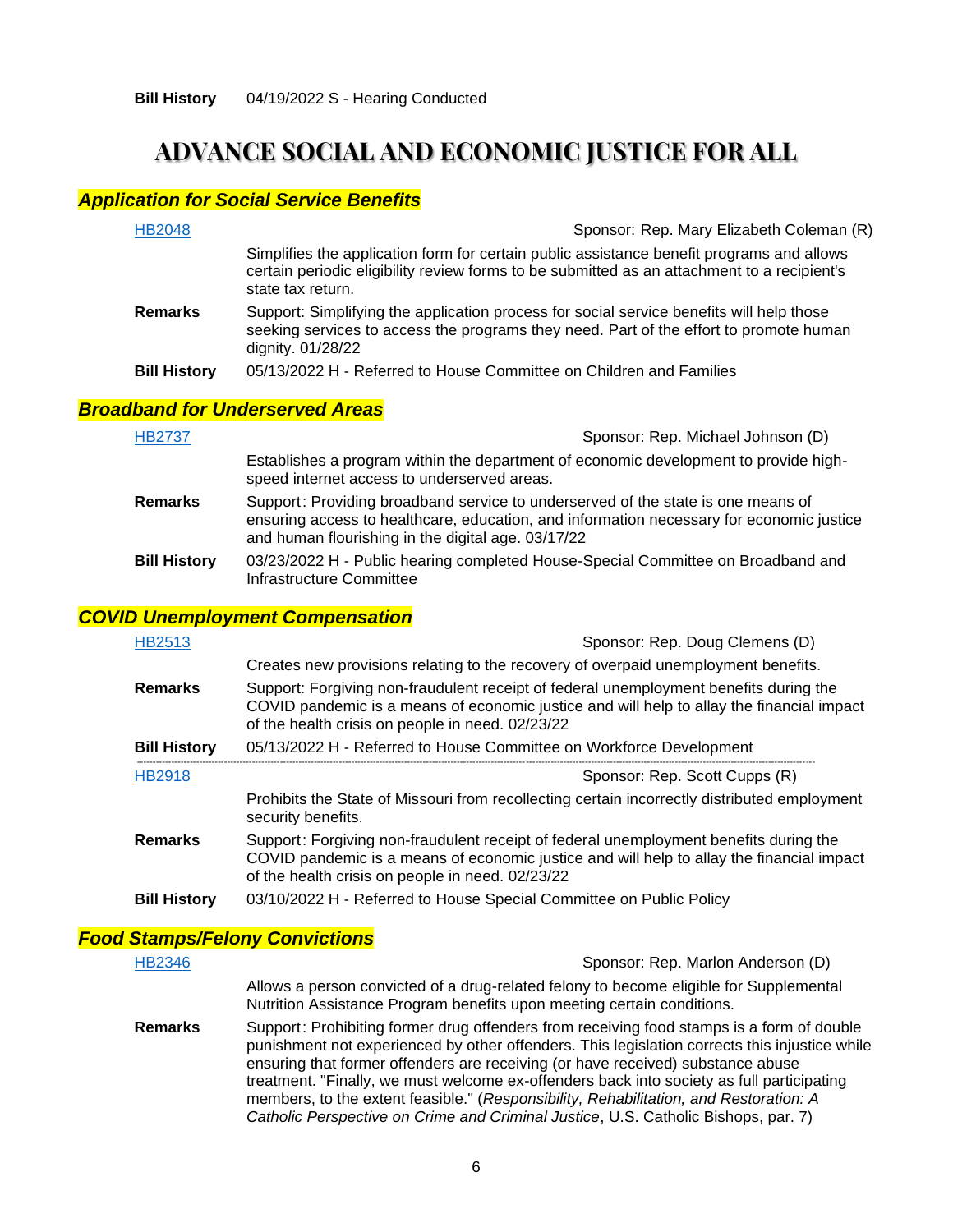|                                      | 01/28/22                                                                                                                                                                                                                                                                                                                                                                                                                                                                                                                                                              |
|--------------------------------------|-----------------------------------------------------------------------------------------------------------------------------------------------------------------------------------------------------------------------------------------------------------------------------------------------------------------------------------------------------------------------------------------------------------------------------------------------------------------------------------------------------------------------------------------------------------------------|
| <b>Bill History</b>                  | 05/13/2022 H - Referred to House Committee on Children and Families                                                                                                                                                                                                                                                                                                                                                                                                                                                                                                   |
| HB2350                               | Sponsor: Rep. Marlon Anderson (D)                                                                                                                                                                                                                                                                                                                                                                                                                                                                                                                                     |
|                                      | Allows a person convicted of a drug-related felony to become eligible for Supplemental<br>Nutrition Assistance Program benefits upon meeting certain conditions.                                                                                                                                                                                                                                                                                                                                                                                                      |
| <b>Remarks</b>                       | Support: Prohibiting former drug offenders from receiving food stamps is a form of double<br>punishment not experienced by other offenders. This legislation corrects this injustice while<br>ensuring that former offenders are receiving (or have received) substance abuse<br>treatment. "Finally, we must welcome ex-offenders back into society as full participating<br>members, to the extent feasible." (Responsibility, Rehabilitation, and Restoration: A<br>Catholic Perspective on Crime and Criminal Justice, U.S. Catholic Bishops, par. 7)<br>01/28/22 |
| <b>Bill History</b>                  | 05/13/2022 H - Referred to House Committee on Children and Families                                                                                                                                                                                                                                                                                                                                                                                                                                                                                                   |
| <b>Food Stamps/Work Requirements</b> |                                                                                                                                                                                                                                                                                                                                                                                                                                                                                                                                                                       |

| <b>HB2156</b>       | Sponsor: Rep. Chad Perkins (R)                                                                                                                                                                                                                                                                                                                                  |  |
|---------------------|-----------------------------------------------------------------------------------------------------------------------------------------------------------------------------------------------------------------------------------------------------------------------------------------------------------------------------------------------------------------|--|
|                     | Modifies provisions relating to work requirements for the supplemental nutrition assistance<br>program.                                                                                                                                                                                                                                                         |  |
| <b>Remarks</b>      | Oppose: In the zeal to get people to work, sanctions should not be imposed that deny<br>basic food allowances to parents and/or children. There are better ways to encourage<br>work. If the state is going to impose work requirements for social programs, it should<br>appropriate sufficient funding for the administration of these requirements. 01/28/22 |  |
| <b>Bill History</b> | 05/09/2022 H - Placed on Informal Calendar                                                                                                                                                                                                                                                                                                                      |  |

## *Medicaid Expansion*

|                     | HB3014 (Amended bill: SS SCS HCS HB 3014) | Sponsor: Rep. Cody Smith (R)                                                                                                                                                                                                                                                                                                                                              |
|---------------------|-------------------------------------------|---------------------------------------------------------------------------------------------------------------------------------------------------------------------------------------------------------------------------------------------------------------------------------------------------------------------------------------------------------------------------|
|                     |                                           | To appropriate money for supplemental purposes, including Medicaid expansion.                                                                                                                                                                                                                                                                                             |
| <b>Remarks</b>      | Catholic Church, par. 2288) 01/28/22      | Support in part: The MCC supports expanding Medicaid to cover low-income workers and<br>to ensure the continued delivery of care to those who need it most. Concern for the health<br>of its citizens requires society to "help in the attainment of living conditions that help<br>citizens grow and reach maturity: " including access to healthcare. (Catechism of the |
| <b>Bill History</b> | 02/24/2022 G - Signed by the Governor     |                                                                                                                                                                                                                                                                                                                                                                           |

## *Medicaid Work Requirements*

|                     | HJR117 (Amended bill: HCS HJR 117)                                                                                                                                                                                                                                                                                                                                | Sponsor: Rep. Cody Smith (R) |  |
|---------------------|-------------------------------------------------------------------------------------------------------------------------------------------------------------------------------------------------------------------------------------------------------------------------------------------------------------------------------------------------------------------|------------------------------|--|
|                     | Proposes a constitutional amendment relating to MO HealthNet.                                                                                                                                                                                                                                                                                                     |                              |  |
| <b>Remarks</b>      | Oppose: Work requirements for Medicaid recipients put them at risk of losing coverage,<br>resulting in the inconsistent delivery of care over time, and poor health outcomes for those<br>with chronic conditions. Part of the effort to ensure access to affordable health care for all.<br>(Compendium of the Social Doctrine of the Church, par. 166) 01/28/22 |                              |  |
| <b>Bill History</b> | 04/21/2022 S - Referred to Senate-Governmental Accountability and Fiscal Oversight                                                                                                                                                                                                                                                                                |                              |  |
|                     | Sponsor: Rep. John Eggleston (R)                                                                                                                                                                                                                                                                                                                                  |                              |  |
| <b>HJR92</b>        |                                                                                                                                                                                                                                                                                                                                                                   |                              |  |
|                     | Proposes a constitutional amendment relating to MO HealthNet.                                                                                                                                                                                                                                                                                                     |                              |  |
| <b>Remarks</b>      | Oppose: Work requirements for Medicaid recipients put them at risk of losing coverage,<br>resulting in the inconsistent delivery of care over time, and poor health outcomes for those<br>with chronic conditions. Part of the effort to ensure access to affordable health care for all.<br>(Compendium of the Social Doctrine of the Church, par. 166) 01/28/22 |                              |  |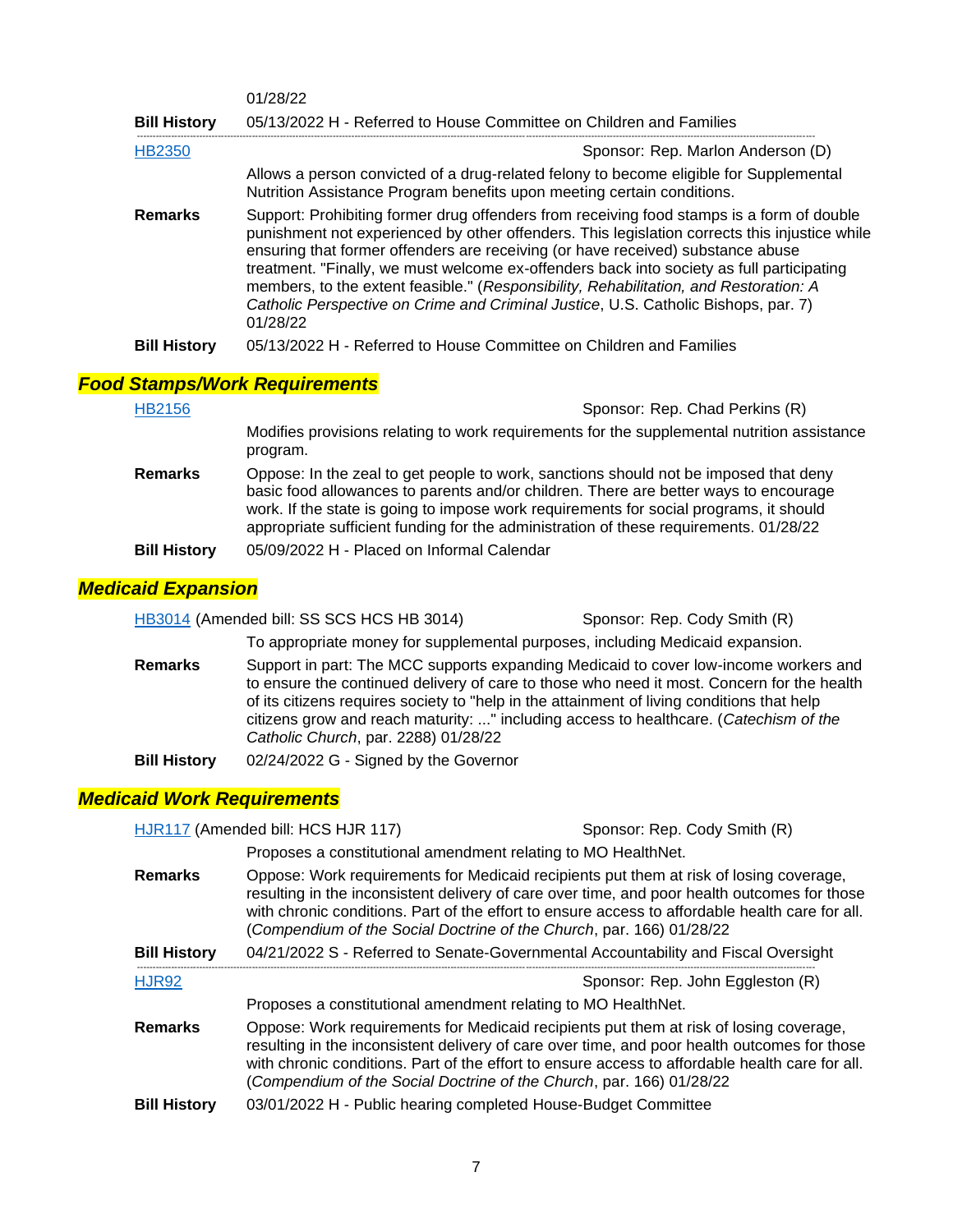## *Minimum Wage/Repeal*

| <b>HB2919</b>          | Sponsor: Rep. Scott Cupps (R)                                                                                                                                                                                                                                                                                  |  |  |
|------------------------|----------------------------------------------------------------------------------------------------------------------------------------------------------------------------------------------------------------------------------------------------------------------------------------------------------------|--|--|
|                        | Repeals the state minimum wage law.                                                                                                                                                                                                                                                                            |  |  |
| <b>Remarks</b>         | Oppose: All workers deserve a just wage in order to support themselves and their families.<br>A just wage is one way to uphold the dignity of work and workers. (Catechism of the<br>Catholic Church, par. 2434) 03/17/22                                                                                      |  |  |
| <b>Bill History</b>    | 05/13/2022 H - Referred to House Committee on Workforce Development                                                                                                                                                                                                                                            |  |  |
| <b>Mo Rx Funding</b>   |                                                                                                                                                                                                                                                                                                                |  |  |
| <b>HB2820</b>          | Sponsor: Rep. Mike Stephens (R)                                                                                                                                                                                                                                                                                |  |  |
|                        | Extends the Missouri Rx Plan to August 28, 2029.                                                                                                                                                                                                                                                               |  |  |
| <b>Remarks</b>         | Support: MCC supports ensuring funding for MO Rx program, which ensures low-income<br>seniors can purchase the prescription medications they need to stay healthy. 03/17/22                                                                                                                                    |  |  |
| <b>Bill History</b>    | 05/09/2022 H - Placed on Informal Calendar                                                                                                                                                                                                                                                                     |  |  |
| <b>SB1179</b>          | Sponsor: Sen. Lincoln Hough (R)                                                                                                                                                                                                                                                                                |  |  |
|                        | Extends the Missouri Rx Plan to August 28, 2029.                                                                                                                                                                                                                                                               |  |  |
| <b>Remarks</b>         | Support: MCC supports ensuring funding for MO Rx program, which ensures low-income<br>seniors can purchase the prescription medications they need to stay healthy. 03/17/22                                                                                                                                    |  |  |
| <b>Bill History</b>    | 05/13/2022 S - Truly Agreed and Finally Passed as part of SB 710                                                                                                                                                                                                                                               |  |  |
| <b>Postpartum Care</b> |                                                                                                                                                                                                                                                                                                                |  |  |
| <b>HB2242</b>          | Sponsor: Rep. Barbara Phifer (D)                                                                                                                                                                                                                                                                               |  |  |
|                        | Modifies provisions relating to health care services for pregnant and postpartum women.                                                                                                                                                                                                                        |  |  |
| <b>Remarks</b>         | Support: Postpartum care is critical to the well-being of all women who have given birth.                                                                                                                                                                                                                      |  |  |
|                        | The Church charges public authorities with upholding the common good. This includes<br>ensuring vulnerable people have access to affordable healthcare. (Catechism of the<br>Catholic Church, par. 1908) 01/28/22                                                                                              |  |  |
| <b>Bill History</b>    | 05/13/2022 H - Referred to House Committee on Health and Mental Health Policy                                                                                                                                                                                                                                  |  |  |
| HB2374                 | Sponsor: Rep. LaKeySha Bosley (D)                                                                                                                                                                                                                                                                              |  |  |
|                        | Extends coverage for mothers in the Show-Me Healthy Babies Program to one year<br>postpartum.                                                                                                                                                                                                                  |  |  |
| <b>Remarks</b>         | Support: Postpartum care is critical to the well-being of all women who have given birth.<br>The Church charges public authorities with upholding the common good. This includes<br>ensuring vulnerable people have access to affordable healthcare. (Catechism of the<br>Catholic Church, par. 1908) 01/28/22 |  |  |
| <b>Bill History</b>    | 05/13/2022 H - Referred to House Committee on Children and Families                                                                                                                                                                                                                                            |  |  |
| <b>HB2604</b>          | Sponsor: Rep. Jon Patterson (R)                                                                                                                                                                                                                                                                                |  |  |
|                        | Modifies provisions relating to MO HealthNet services for pregnant and postpartum<br>women.                                                                                                                                                                                                                    |  |  |
| <b>Remarks</b>         | Support: Postpartum care is critical to the well-being of all women who have given birth.<br>The Church charges public authorities with upholding the common good. This includes<br>ensuring vulnerable people have access to affordable healthcare. (Catechism of the<br>Catholic Church, par. 1908) 01/28/22 |  |  |
| <b>Bill History</b>    | 04/05/2022 H - Referred to House Committee on Rules-Administrative Oversight                                                                                                                                                                                                                                   |  |  |
| HB2644                 | Sponsor: Rep. LaKeySha Bosley (D)                                                                                                                                                                                                                                                                              |  |  |
|                        | Modifies provisions relating to MO HealthNet services for pregnant and postpartum<br>women.                                                                                                                                                                                                                    |  |  |
| <b>Remarks</b>         | Support: Postpartum care is critical to the well-being of all women who have given birth.                                                                                                                                                                                                                      |  |  |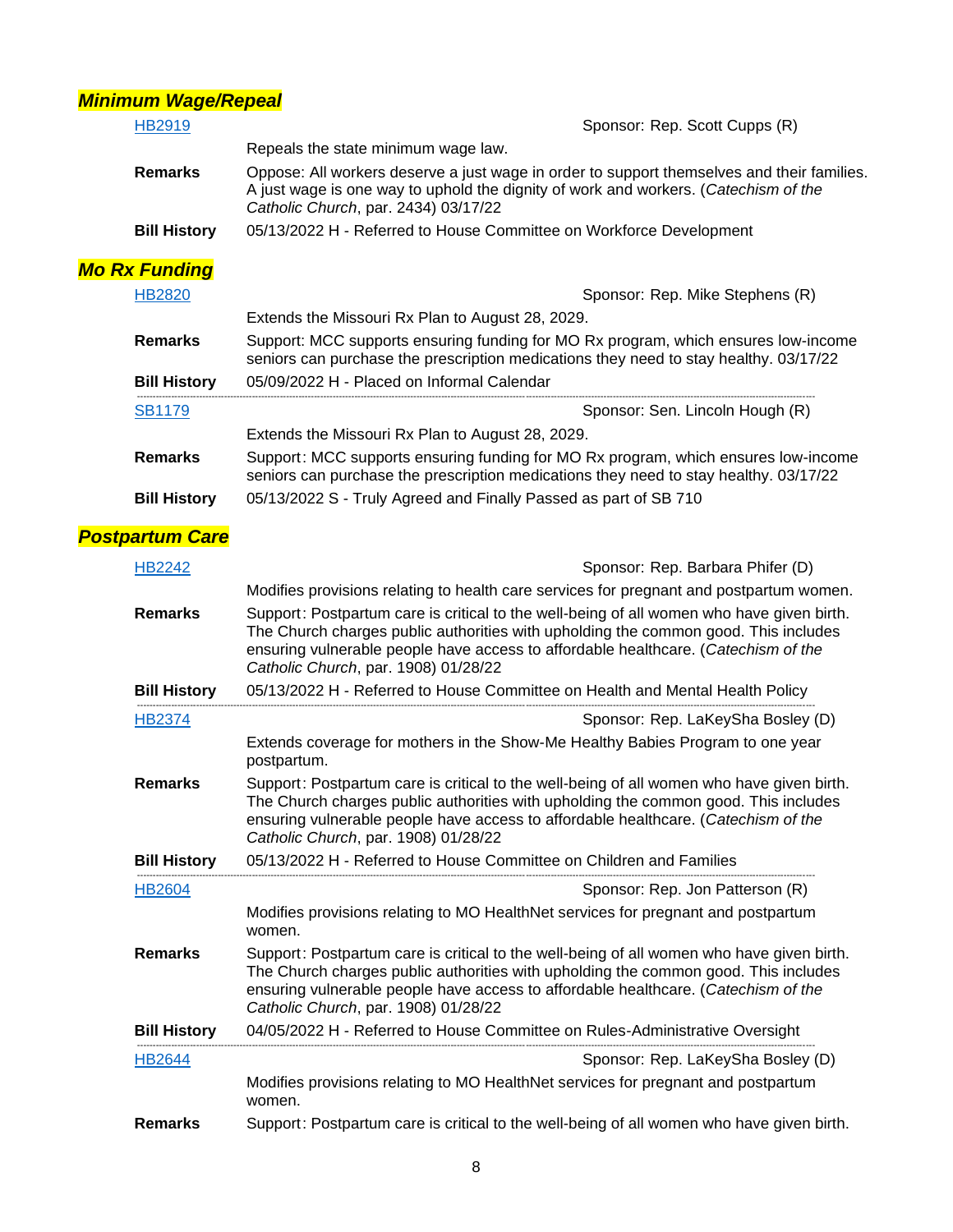|                     | The Church charges public authorities with upholding the common good. This includes<br>ensuring vulnerable people have access to affordable healthcare. (Catechism of the<br>Catholic Church, par. 1908) 01/28/22                                                                                              |                                 |  |
|---------------------|----------------------------------------------------------------------------------------------------------------------------------------------------------------------------------------------------------------------------------------------------------------------------------------------------------------|---------------------------------|--|
| <b>Bill History</b> | 05/13/2022 H - Referred to House Committee on Insurance                                                                                                                                                                                                                                                        |                                 |  |
| <b>SB639</b>        | Sponsor: Sen. Jill Schupp (D)                                                                                                                                                                                                                                                                                  |                                 |  |
|                     | Modifies provisions relating to MO HealthNet services for pregnant and postpartum<br>women.                                                                                                                                                                                                                    |                                 |  |
| <b>Remarks</b>      | Support: Postpartum care is critical to the well-being of all women who have given birth.<br>The Church charges public authorities with upholding the common good. This includes<br>ensuring vulnerable people have access to affordable healthcare. (Catechism of the<br>Catholic Church, par. 1908) 01/28/22 |                                 |  |
| <b>Bill History</b> | 01/26/2022 S - Superseded by SB 698                                                                                                                                                                                                                                                                            |                                 |  |
|                     | SB698 (Amended bill: SCS SBs 698 & 639)                                                                                                                                                                                                                                                                        | Sponsor: Sen. Elaine Gannon (R) |  |
|                     | Modifies provisions relating to MO HealthNet services for pregnant and postpartum<br>women.                                                                                                                                                                                                                    |                                 |  |
| <b>Remarks</b>      | Support: Postpartum care is critical to the well-being of all women who have given birth.<br>The Church charges public authorities with upholding the common good. This includes<br>ensuring vulnerable people have access to affordable healthcare. (Catechism of the<br>Catholic Church, par. 1908) 01/28/22 |                                 |  |
| <b>Bill History</b> | 03/02/2022 S - Placed on Informal Calendar                                                                                                                                                                                                                                                                     |                                 |  |

## *Show-Me Healthy Babies*

|                     | HB3011 (Amended bill: CCS SS SCS HCS HB 3011)  | Sponsor: Rep. Cody Smith (R)                                                                                                                                                                                                                                                |
|---------------------|------------------------------------------------|-----------------------------------------------------------------------------------------------------------------------------------------------------------------------------------------------------------------------------------------------------------------------------|
|                     | unborn children.                               | To appropriate money for the Department of Social Services and several divisions and<br>programs. Section 11.805 provides \$53 million for the Show-Me Healthy Babies program.<br>This includes funding for prenatal care and related services for pregnant women and their |
| <b>Remarks</b>      | mothers and their unborn children, 03/17/22    | Support in part: Support Section 11.805 that provides funds for Show-Me Healthy Babies<br>program, which is designed to provide improved access to prenatal care for expectant                                                                                              |
| <b>Bill History</b> | 05/06/2022 S - Truly Agreed and Finally Passed |                                                                                                                                                                                                                                                                             |

## *Solutions for Food Deserts*

| <b>HB1570</b>       | Sponsor: Rep. Mark Sharp (D)                                                                                                                                                                                                                                 |                                        |
|---------------------|--------------------------------------------------------------------------------------------------------------------------------------------------------------------------------------------------------------------------------------------------------------|----------------------------------------|
|                     | Authorizes a tax credit for urban farms located in a food desert.                                                                                                                                                                                            |                                        |
| <b>Remarks</b>      | Support: This legislation offers an incentive for individuals to establish urban gardens in<br>underserved areas, helping to alleviate "food deserts" where fresh foods are in limited<br>supply. Part of sharing our abundance with those in need. 02/23/22 |                                        |
| <b>Bill History</b> | 05/13/2022 H - Referred to House Committee on Agriculture Policy                                                                                                                                                                                             |                                        |
|                     | HB1919 (Amended bill: HCS HB 1919)                                                                                                                                                                                                                           | Sponsor: Rep. Kimberly-Ann Collins (D) |
|                     | Authorizes a tax credit for urban farms located in a food desert and establishes an<br>agricultural socially disadvantaged communities outreach program.                                                                                                     |                                        |
| <b>Remarks</b>      | Support: This legislation offers an incentive for individuals to establish urban gardens in<br>underserved areas, helping to alleviate "food deserts" where fresh foods are in limited<br>supply. Part of sharing our abundance with those in need. 02/23/22 |                                        |
| <b>Bill History</b> | 03/22/2022 H - Referred to House Committee on Rules-Administrative Oversight                                                                                                                                                                                 |                                        |
| <b>HB2020</b>       |                                                                                                                                                                                                                                                              | Sponsor: Rep. Yolanda Young (D)        |
|                     | Authorizes a tax credit for urban farms located in a food desert.                                                                                                                                                                                            |                                        |
| Remarks             | Support: This legislation offers an incentive for individuals to establish urban gardens in                                                                                                                                                                  |                                        |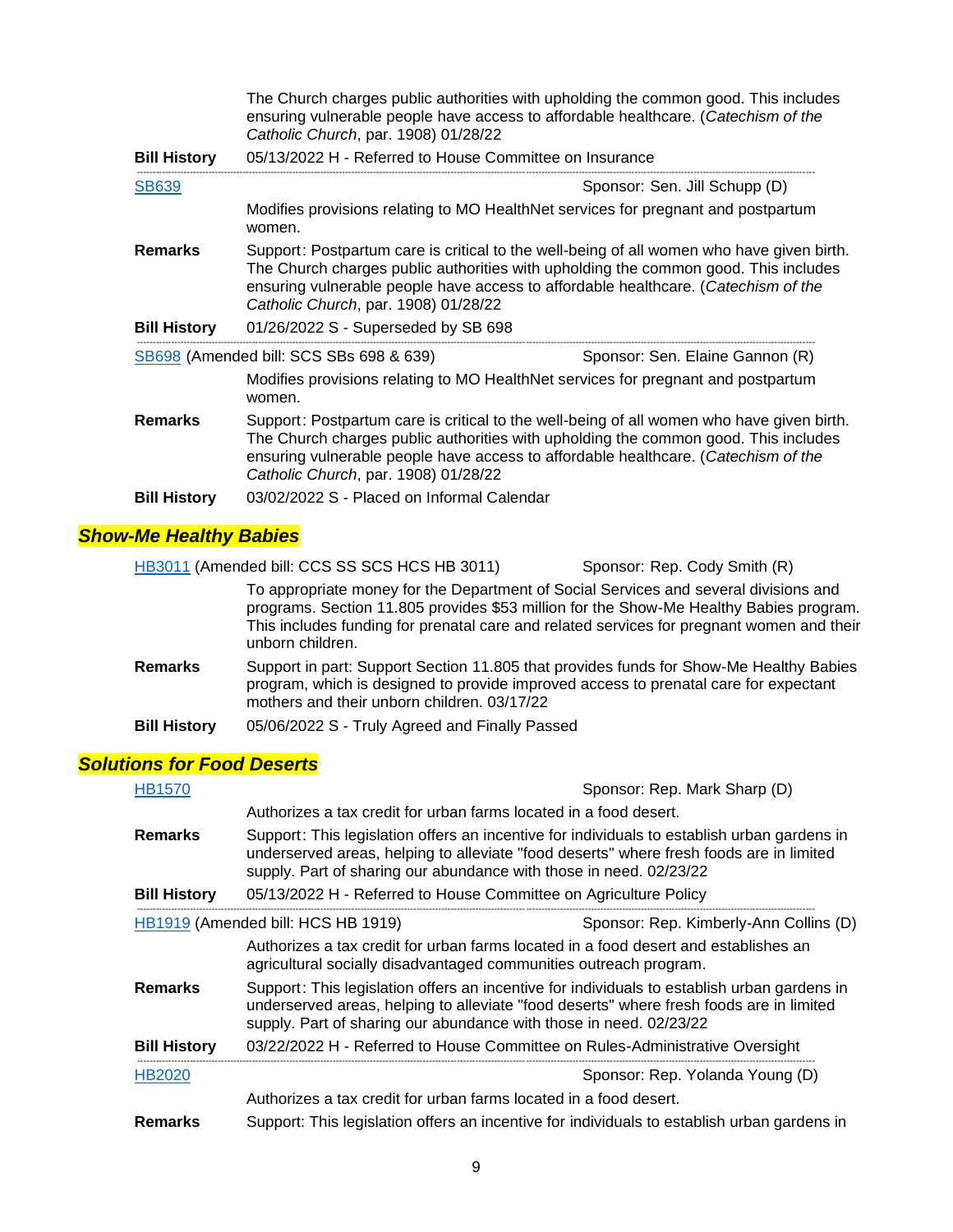|                     | underserved areas, helping to alleviate "food deserts" where fresh foods are in limited<br>supply. Part of sharing our abundance with those in need. 02/23/22                                                                                                   |
|---------------------|-----------------------------------------------------------------------------------------------------------------------------------------------------------------------------------------------------------------------------------------------------------------|
| <b>Bill History</b> | 02/15/2022 H - Referred to House Committee on Agriculture Policy                                                                                                                                                                                                |
| HB2871              | Sponsor: Rep. Ashley Bland Manlove (D)                                                                                                                                                                                                                          |
|                     | Establishes a tax credit for grocery stores in a food desert.                                                                                                                                                                                                   |
| <b>Remarks</b>      | Support: This legislation offers an incentive for grocery stores to establish retail stores in<br>underserved areas, helping to alleviate "food deserts" where fresh foods are in limited<br>supply. Part of sharing our abundance with those in need. 02/23/22 |
| <b>Bill History</b> | 03/10/2022 H - Referred to House Committee on Agriculture Policy                                                                                                                                                                                                |
| <b>SB717</b>        | Sponsor: Sen. Barbara Washington (D)                                                                                                                                                                                                                            |
|                     | Authorizes a tax credit for urban farms located in a food desert.                                                                                                                                                                                               |
| <b>Remarks</b>      | Support: This legislation offers an incentive for individuals to establish urban gardens in<br>underserved areas, helping to alleviate "food deserts" where fresh foods are in limited<br>supply. Part of sharing our abundance with those in need. 02/23/22    |
| <b>Bill History</b> | 03/08/2022 S - Voted Do Pass                                                                                                                                                                                                                                    |
| <b>SB790</b>        | Sponsor: Sen. Doug Beck (D)                                                                                                                                                                                                                                     |
|                     | Establishes a tax credit for grocery stores in a food desert.                                                                                                                                                                                                   |
| <b>Remarks</b>      | Support: This legislation offers an incentive for grocery stores to establish retail stores in<br>underserved areas, helping to alleviate "food deserts" where fresh foods are in limited<br>supply. Part of sharing our abundance with those in need. 02/23/22 |
| <b>Bill History</b> | 03/01/2022 S - Voted Do Pass as substituted, Senate-Economic Development Committee                                                                                                                                                                              |

## **UPHOLD AND STRENGTHEN MARRIAGE AND FAMILY**

#### *Fines for Human Trafficking*

| <b>HB2307</b>       | Sponsor: Rep. Jeff Coleman (R)                                                                                                                                                                                                                                                                                                                                           |
|---------------------|--------------------------------------------------------------------------------------------------------------------------------------------------------------------------------------------------------------------------------------------------------------------------------------------------------------------------------------------------------------------------|
|                     | Assesses an additional five thousand dollar fine for human trafficking offenses and<br>establishes the "Human Trafficking and Sexual Exploitation Fund".                                                                                                                                                                                                                 |
| <b>Remarks</b>      | Support: This legislation would impose additional fines on those engaged in human<br>trafficking and would generate funding for the victims who are harmed by this egregious<br>practice. 02/23/22                                                                                                                                                                       |
| <b>Bill History</b> | 05/09/2022 S - Superseded by HB 2032 (Voted Do Pass as substituted)                                                                                                                                                                                                                                                                                                      |
|                     | <b>Gender Reassignment Treatment Ban</b>                                                                                                                                                                                                                                                                                                                                 |
| HB2649              | Sponsor: Rep. Suzie Pollock (R)                                                                                                                                                                                                                                                                                                                                          |
|                     | Creates provisions relating to gender transition procedures.                                                                                                                                                                                                                                                                                                             |
| <b>Remarks</b>      | Support: Medical and surgical treatment for gender dysphoria denies the fundamental truth<br>about the human person being created male and female in the image and likeness of God.<br>"[I]earning to accept our body, to care for it, and to respect its fullest meaning, is an<br>essential element of any genuine human ecology." Laudato Si', No. 15. Minors are not |

capable of giving informed consent to experimental treatment that could lead to irreversible changes to their bodies, and their sexual and reproductive faculties. 01/28/22

**Bill History** 04/27/2022 H - Referred to House Committee on Rules-Legislative Oversight

-------------------------------------------------------------------------------------------------------------------------------------------------------------------------------------------------------------------------- [SB843](https://www.senate.mo.gov/22info/BTS_Web/Bill.aspx?SessionType=R&BillID=71259876) (Amended bill: SCS SB 843) Sponsor: Sen. Mike Moon (R)

Relating to gender reassignment.

**Remarks** Support: Medical and surgical treatment for gender dysphoria denies the fundamental truth about the human person being created male and female in the image and likeness of God. "[l]earning to accept our body, to care for it, and to respect its fullest meaning, is an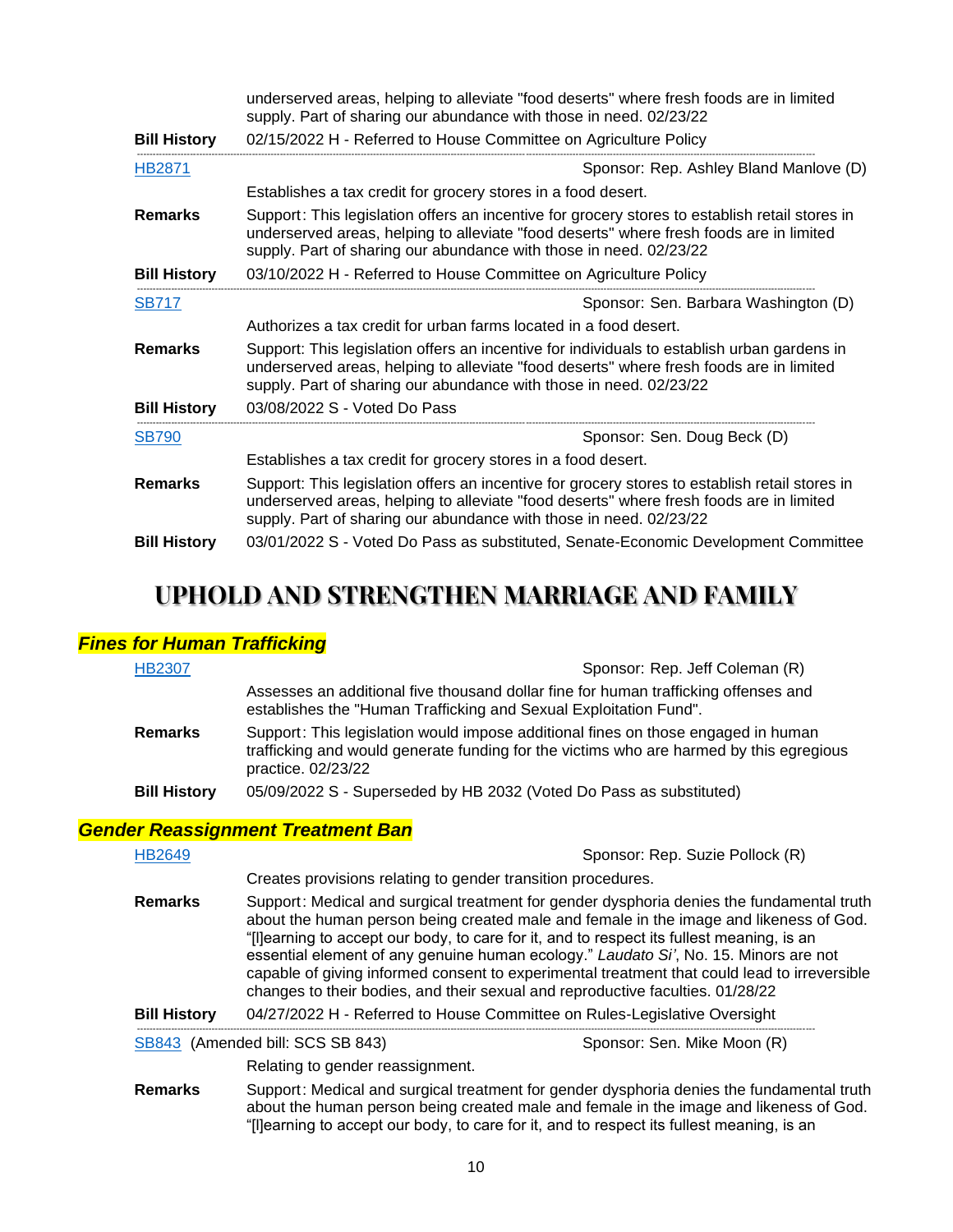essential element of any genuine human ecology." *Laudato Si'*, No. 15. Minors are not capable of giving informed consent to experimental treatment that could lead to irreversible changes to their bodies, and their sexual and reproductive faculties. 01/28/22

**Bill History** 04/12/2022 S - Reported Do Pass as substituted

#### *Healthy Marriage/Fatherhood Initiative*

[HB3011](https://house.mo.gov/Bill.aspx?bill=HB3011&year=2022&code=R) (Amended bill: CCS SS SCS HCS HB 3011) Sponsor: Rep. Cody Smith (R)

To appropriate money for the Department of Social Services and several divisions and programs. Section 11.160 provides \$2.5 million for the Healthy Marriage and Fatherhood Initiative program.

- **Remarks** Support in part: Support Section 11.160 that provides funds for the Healthy Marriage and Fatherhood Initiative program, which encourages stronger marriages and assists absent fathers in reconnecting with their families and children. 03/17/22
- **Bill History** 05/06/2022 S Truly Agreed and Finally Passed

#### *Internet Filters for Adult Content*

| <b>HB1957</b>       | Sponsor: Rep. Doug Richey (R)                                                                                                                                                                                                                   |
|---------------------|-------------------------------------------------------------------------------------------------------------------------------------------------------------------------------------------------------------------------------------------------|
|                     | Establishes the Protect Young Minds Online Act, which requires internet service providers<br>to authenticate access to obscene websites.                                                                                                        |
| <b>Remarks</b>      | Support: Modern technology provides unprecedented access to adult content for both<br>adults and minors. Restricting access to adult content for adults will help keep this<br>offensive and damaging material from reaching children. 01/28/22 |
| <b>Bill History</b> | 03/24/2022 H - Referred to House Committee on Emerging Issues                                                                                                                                                                                   |
|                     |                                                                                                                                                                                                                                                 |
| <b>SB923</b>        | Sponsor: Sen. Rick Brattin (R)                                                                                                                                                                                                                  |
|                     | Requires internet service providers to authenticate access to obscene websites and<br>provide subscribers the ability to create an authentication to access such websites.                                                                      |
| <b>Remarks</b>      | Support: Modern technology provides unprecedented access to adult content for both<br>adults and minors. Restricting access to adult content for adults will help keep this<br>offensive and damaging material from reaching children. 01/28/22 |

#### *Parental Bill of Rights*

| <b>HB2068</b>       | Sponsor: Rep. Robert Sauls (D)                                                                                                                                                                                                                                                                                                                                                                            |
|---------------------|-----------------------------------------------------------------------------------------------------------------------------------------------------------------------------------------------------------------------------------------------------------------------------------------------------------------------------------------------------------------------------------------------------------|
|                     | Enacts the "Parents' Bill of Rights".                                                                                                                                                                                                                                                                                                                                                                     |
| <b>Remarks</b>      | Amend per position: This legislation recognizes that parents have a fundamental right to<br>direct the education of their children. Amendments are needed to ensure that it recognizes<br>the reality that educational institutions are using the internet and virtual programming that,<br>by its very nature, results in children's likenesses being broadcast under certain<br>circumstances, 01/28/22 |
| <b>Bill History</b> | 05/13/2022 H - Referred to House Committee on Children and Families                                                                                                                                                                                                                                                                                                                                       |
|                     |                                                                                                                                                                                                                                                                                                                                                                                                           |
| <b>SB653</b>        | Sponsor: Sen. John Rizzo (D)                                                                                                                                                                                                                                                                                                                                                                              |
|                     | Relating to parental rights in public schools.                                                                                                                                                                                                                                                                                                                                                            |
| <b>Remarks</b>      | Amend per position: This legislation recognizes that parents have a fundamental right to<br>direct the education of their children. Amendments are needed to ensure that it recognizes<br>the reality that educational institutions are using the internet and virtual programming that,<br>by its very nature, results in children's likenesses being broadcast under certain<br>circumstances. 01/28/22 |

#### *Pediatric Do Not Resuscitate*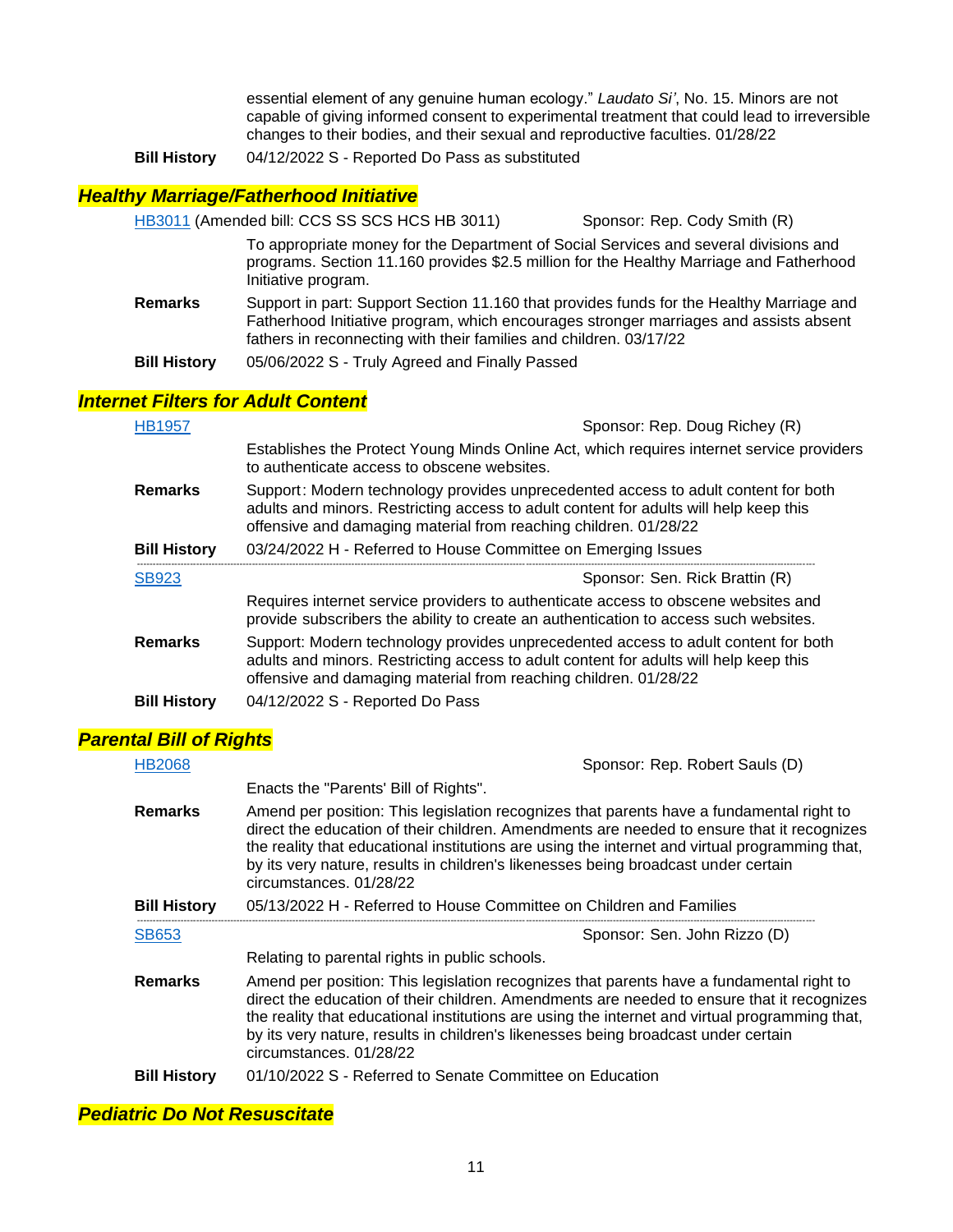| <b>HB2741</b>       | Sponsor: Rep. Bill Kidd (R)                                                                                                                                                                                                                                                                                                                             |
|---------------------|---------------------------------------------------------------------------------------------------------------------------------------------------------------------------------------------------------------------------------------------------------------------------------------------------------------------------------------------------------|
|                     | Modifies provisions relating to outside the hospital do-not-resuscitate orders.                                                                                                                                                                                                                                                                         |
| <b>Remarks</b>      | Support: Do Not Resuscitate orders entered for children with severe disabilities with the<br>consent of the parents should be honored both in the hospital and outside the hospital<br>during transport. This respects the decisions of the parents in consultation with their<br>physicians and others involved in these difficult decisions. 03/17/22 |
| <b>Bill History</b> | 05/13/2022 H - Referred to House Committee on Health and Mental Health Policy                                                                                                                                                                                                                                                                           |

## *Recreational Marijuana*

| <b>HB2733</b>       |                                                                                                                                                                                                                                                                                                                                                                                                                                                                                                                                                                                                                        | Sponsor: Rep. Peter Merideth (D) |
|---------------------|------------------------------------------------------------------------------------------------------------------------------------------------------------------------------------------------------------------------------------------------------------------------------------------------------------------------------------------------------------------------------------------------------------------------------------------------------------------------------------------------------------------------------------------------------------------------------------------------------------------------|----------------------------------|
|                     | Establishes provisions legalizing cannabis for persons twenty-one years of age or older.                                                                                                                                                                                                                                                                                                                                                                                                                                                                                                                               |                                  |
| <b>Remarks</b>      | Oppose: Legalizing the use of marijuana for recreational purposes poses risks to public<br>safety and to the well-being of Missouri employees and youth. The Catechism of the<br>Catholic Church teaches that the "use of drugs inflicts very grave damage on human health<br>and life. Their use, except on strictly therapeutic grounds, is a grave offense." (CCC No.<br>2291) The MCC is concerned that legalizing marijuana in this manner will harm the working<br>poor disproportionately and send a message to youth that marijuana use is safe and<br>socially acceptable for recreational purposes. 01/28/22 |                                  |
| <b>Bill History</b> | 05/13/2022 H - Referred to House Special Committee on Government Oversight                                                                                                                                                                                                                                                                                                                                                                                                                                                                                                                                             |                                  |
|                     | HJR83 (Amended bill: HCS HJR 83)                                                                                                                                                                                                                                                                                                                                                                                                                                                                                                                                                                                       | Sponsor: Rep. Shamed Dogan (R)   |
|                     | Proposes a constitutional amendment legalizing marijuana for adult use.                                                                                                                                                                                                                                                                                                                                                                                                                                                                                                                                                |                                  |
| <b>Remarks</b>      | Oppose: Legalizing the use of marijuana for recreational purposes poses risks to public<br>safety and to the well-being of Missouri employees and youth. The Catechism of the<br>Catholic Church teaches that the "use of drugs inflicts very grave damage on human health<br>and life. Their use, except on strictly therapeutic grounds, is a grave offense." (CCC No.<br>2291) The MCC is concerned that legalizing marijuana in this manner will harm the working<br>poor disproportionately and send a message to youth that marijuana use is safe and<br>socially acceptable for recreational purposes. 01/28/22 |                                  |
| <b>Bill History</b> | 05/04/2022 H - Referred to House Committee on Rules-Administrative Oversight                                                                                                                                                                                                                                                                                                                                                                                                                                                                                                                                           |                                  |

## *Re-defining Marriage in Missouri Statutes*

| <b>HJR84</b>          | Sponsor: Rep. Chris Sander (R)                                                                                                                                                                                                                                                                                                                                                                                                              |
|-----------------------|---------------------------------------------------------------------------------------------------------------------------------------------------------------------------------------------------------------------------------------------------------------------------------------------------------------------------------------------------------------------------------------------------------------------------------------------|
|                       | Changes a valid marriage from a marriage between a man and a woman to two persons<br>regardless of the genders of the two persons.                                                                                                                                                                                                                                                                                                          |
| <b>Remarks</b>        | Oppose: "Although the dignity of this institution [marriage] is not transparent everywhere<br>with the same clarity, some sense of the greatness of the matrimonial union exists in all<br>cultures. 'The well-being of the individual person and of both human and Christian society<br>is closely bound up with the healthy state of conjugal and family life."" (Compendium of the<br>Social Doctrine of the Church, par. 1603) 01/28/22 |
| <b>Bill History</b>   | 05/13/2022 H - Referred to House Committee on Children and Families                                                                                                                                                                                                                                                                                                                                                                         |
| <b>Sex Ed Opt Out</b> |                                                                                                                                                                                                                                                                                                                                                                                                                                             |
| HB1752                | Sponsor: Rep. Chuck Basye (R)                                                                                                                                                                                                                                                                                                                                                                                                               |
|                       | Changes provisions relating to instruction in human sexuality in schools.                                                                                                                                                                                                                                                                                                                                                                   |
| <b>Remarks</b>        | Support: Legislation affirms the right of parents to direct the education of their children,<br>especially as it relates to the sensitive and challenging issue of human sexuality. 01/28/22                                                                                                                                                                                                                                                |
| <b>Bill History</b>   | 02/16/2022 H - Referred to House Committee on Elementary and Secondary Education                                                                                                                                                                                                                                                                                                                                                            |

## *Sex Separated Sports*

[HB2197](https://house.mo.gov/Bill.aspx?bill=HB2197&year=2022&code=R) Sponsor: Rep. Bennie Cook (R)

Establishes guidelines for student participation in athletic contests organized by sex.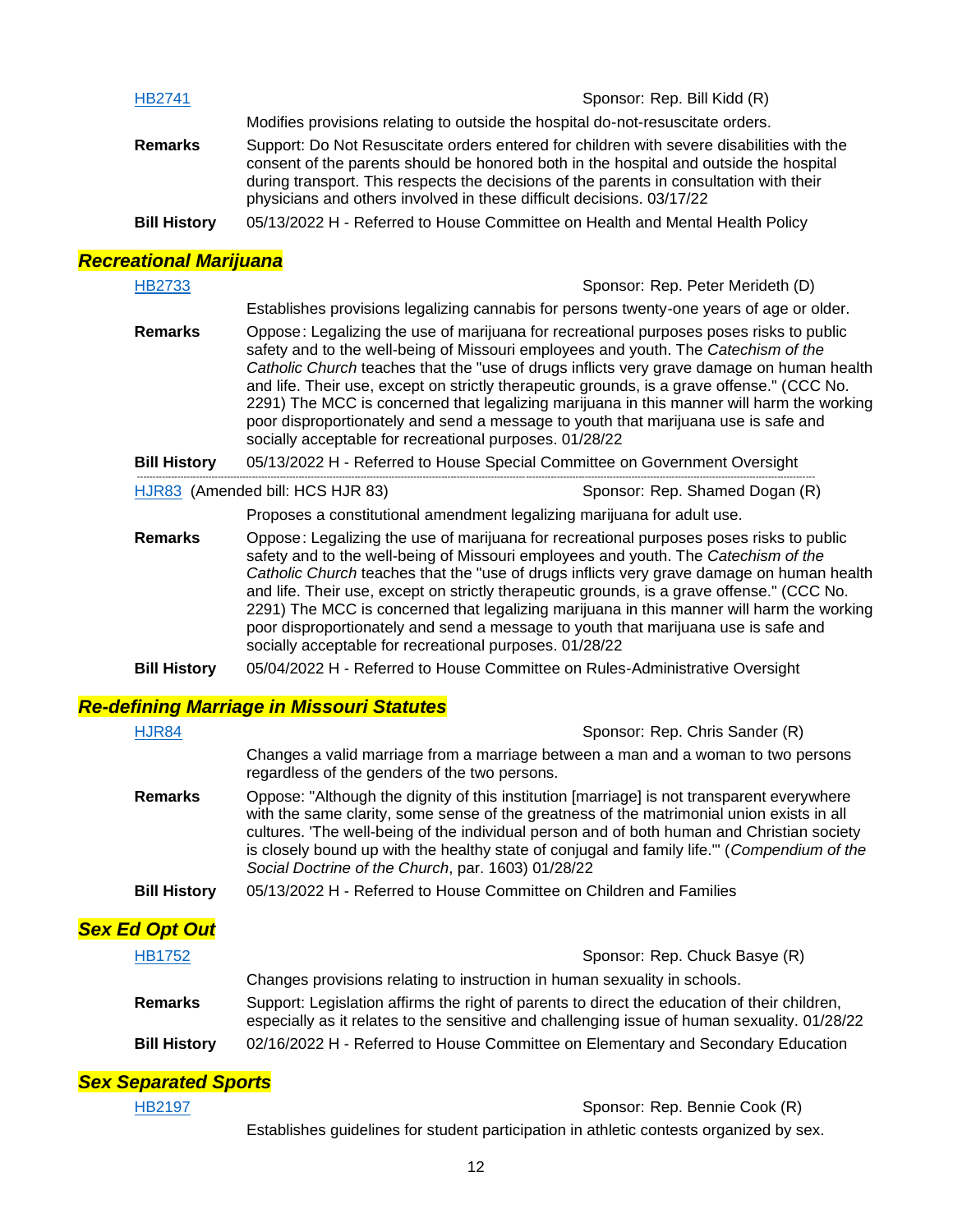| <b>Remarks</b>      | Support: This legislation would ensure fundamental fairness and safety for female athletes<br>seeking to participate in interscholastic sports. Allowing biological males to compete<br>against biological females cooperates with and advances an ideology at odds with proper<br>pedagogy and the dignity of females and female athletes. 01/28/22 |
|---------------------|------------------------------------------------------------------------------------------------------------------------------------------------------------------------------------------------------------------------------------------------------------------------------------------------------------------------------------------------------|
| <b>Bill History</b> | 04/13/2022 H - Superseded by HB 2734 (referred to Rules-Legislative Oversight)                                                                                                                                                                                                                                                                       |
| <b>HB2461</b>       | Sponsor: Rep. Jamie Burger (R)                                                                                                                                                                                                                                                                                                                       |
|                     | Establishes guidelines for public school student participation in athletic contests organized<br>by sex.                                                                                                                                                                                                                                             |
| <b>Remarks</b>      | Support: This legislation would ensure fundamental fairness and safety for female athletes<br>seeking to participate in interscholastic sports. Allowing biological males to compete<br>against biological females cooperates with and advances an ideology at odds with proper<br>pedagogy and the dignity of females and female athletes. 01/28/22 |
| <b>Bill History</b> | 04/13/2022 H - Superseded by HB 2734 (referred to Rules-Legislative Oversight)                                                                                                                                                                                                                                                                       |
|                     | HB2734 (Amended bill: HCS HBs 2734, 2197 & 2461)<br>Sponsor: Rep. Chuck Basye (R)                                                                                                                                                                                                                                                                    |
|                     | Establishes guidelines for student participation in athletic contests organized by sex.                                                                                                                                                                                                                                                              |
| <b>Remarks</b>      | Support: This legislation would ensure fundamental fairness and safety for female athletes<br>seeking to participate in interscholastic sports. Allowing biological males to compete<br>against biological females cooperates with and advances an ideology at odds with proper<br>pedagogy and the dignity of females and female athletes. 01/28/22 |
| <b>Bill History</b> | 04/13/2022 H - Referred to House Committee on Rules-Legislative Oversight                                                                                                                                                                                                                                                                            |

# **DEFEND RELIGIOUS LIBERTY**

### *Church Space/Gun Regulations*

[HB1462](https://house.mo.gov/Bill.aspx?bill=HB1462&year=2022&code=R) (Amended bill: SCS HCS HB 1462) Sponsor: Rep. Adam Schnelting (R)

Changes the law regarding firearms.

| <b>Remarks</b>      | Oppose: Bill eliminates prohibition of carrying weapon(s) into church and eliminates<br>requirement that concealed carry permit holder obtain consent of minister to carry a<br>concealed firearm, requiring church to post signage. As part of principle of religious liberty,<br>churches should continue to have the right to regulate their sacred spaces and decide<br>whether or not to allow weapons (concealed or otherwise). 03/17/22 |
|---------------------|------------------------------------------------------------------------------------------------------------------------------------------------------------------------------------------------------------------------------------------------------------------------------------------------------------------------------------------------------------------------------------------------------------------------------------------------|
| <b>Bill History</b> | 05/11/2022 S - Placed on Informal Calendar                                                                                                                                                                                                                                                                                                                                                                                                     |
| <b>HB1698</b>       | Sponsor: Rep. Ben Baker (R)                                                                                                                                                                                                                                                                                                                                                                                                                    |
|                     | Changes the law regarding concealed carrying of weapons by allowing firearms in<br>churches and other places of worship with a concealed carry permit.                                                                                                                                                                                                                                                                                         |
| <b>Remarks</b>      | Oppose: Bill eliminates prohibition of carrying weapon(s) into church and eliminates<br>requirement that concealed carry permit holder obtain consent of minister to carry a<br>concealed firearm, requiring church to post signage. As part of principle of religious liberty,<br>churches should continue to have the right to regulate their sacred spaces and decide<br>whether or not to allow weapons (concealed or otherwise). 03/17/22 |
| <b>Bill History</b> | 02/23/2022 H - Public hearing completed, House-General Laws Committee                                                                                                                                                                                                                                                                                                                                                                          |
| HB1912              | Sponsor: Rep. Nick Schroer (R)                                                                                                                                                                                                                                                                                                                                                                                                                 |
|                     | Changes the law regarding concealed carrying of weapons by allowing firearms in<br>churches and other places of worship with a concealed carry permit.                                                                                                                                                                                                                                                                                         |
| <b>Remarks</b>      | Oppose: Bill eliminates prohibition of carrying weapon(s) into church and eliminates<br>requirement that concealed carry permit holder obtain consent of minister to carry a<br>concealed firearm, requiring church to post signage. As part of principle of religious liberty,<br>churches should continue to have the right to regulate their sacred spaces and decide<br>whether or not to allow weapons (concealed or otherwise). 03/17/22 |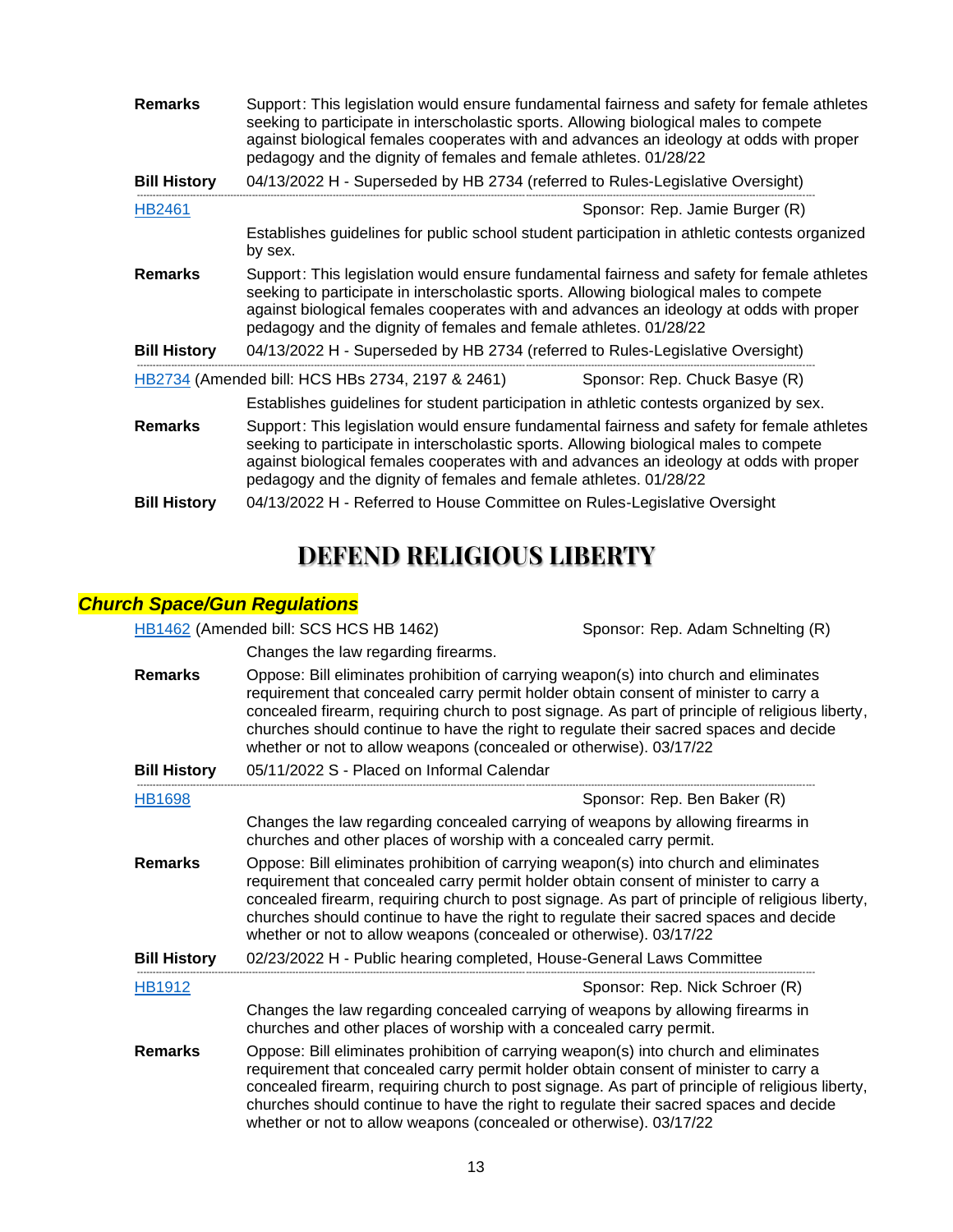| <b>Bill History</b> | 02/23/2022 H - Public hearing completed, House-General Laws Committee                                                                                                                                                                                                                                                                                                                                                                          |  |
|---------------------|------------------------------------------------------------------------------------------------------------------------------------------------------------------------------------------------------------------------------------------------------------------------------------------------------------------------------------------------------------------------------------------------------------------------------------------------|--|
| HB2442              | Sponsor: Rep. Michael Davis (R)                                                                                                                                                                                                                                                                                                                                                                                                                |  |
|                     | Modifies provisions relating to firearms.                                                                                                                                                                                                                                                                                                                                                                                                      |  |
| <b>Remarks</b>      | Oppose: Bill eliminates prohibition of carrying weapon(s) into church and eliminates<br>requirement that concealed carry permit holder obtain consent of minister to carry a<br>concealed firearm, requiring church to post signage. As part of principle of religious liberty,<br>churches should continue to have the right to regulate their sacred spaces and decide<br>whether or not to allow weapons (concealed or otherwise). 03/17/22 |  |
| <b>Bill History</b> | 05/13/2022 H - Referred to House Committee on General Laws                                                                                                                                                                                                                                                                                                                                                                                     |  |
| <b>HB2666</b>       | Sponsor: Rep. Mary Elizabeth Coleman (R)                                                                                                                                                                                                                                                                                                                                                                                                       |  |
|                     | Modifies provisions relating to the concealed carrying of firearms.                                                                                                                                                                                                                                                                                                                                                                            |  |
| <b>Remarks</b>      | Oppose: Bill eliminates prohibition of carrying weapon(s) into church and eliminates<br>requirement that concealed carry permit holder obtain consent of minister to carry a<br>concealed firearm, requiring church to post signage. As part of principle of religious liberty,<br>churches should continue to have the right to regulate their sacred spaces and decide<br>whether or not to allow weapons (concealed or otherwise). 03/17/22 |  |
| <b>Bill History</b> | 05/13/2022 H - Referred to House Committee on General Laws                                                                                                                                                                                                                                                                                                                                                                                     |  |
| <b>SB752</b>        | Sponsor: Sen. Eric Burlison (R)                                                                                                                                                                                                                                                                                                                                                                                                                |  |
|                     | Modifies and removes provisions relating to concealed firearms.                                                                                                                                                                                                                                                                                                                                                                                |  |
| <b>Remarks</b>      | Oppose: Bill eliminates prohibition of carrying weapon(s) into church and eliminates<br>requirement that concealed carry permit holder obtain consent of minister to carry a<br>concealed firearm, requiring church to post signage. As part of principle of religious liberty,<br>churches should continue to have the right to regulate their sacred spaces and decide<br>whether or not to allow weapons (concealed or otherwise). 03/17/22 |  |
| <b>Bill History</b> | 03/01/2022 S - Voted Do Pass Senate-General Laws Committee                                                                                                                                                                                                                                                                                                                                                                                     |  |

#### *Immunity for Disclosure of Abuse by Employees*

[HB1546](https://house.mo.gov/Bill.aspx?bill=HB1546&year=2022&code=R) (Amended bill: HCS HB 1546) Sponsor: Rep. Doug Richey (R)

|     | Provides immunity from civil liability for disclosures by a charity, nonprofit organization, |
|-----|----------------------------------------------------------------------------------------------|
|     | religious organization, or church of allegations of sexual misconduct.                       |
| rke | Support: Non-profite should be immune from civil liability when disclosing to other non-     |

- **Remarks** Support: Non-profits should be immune from civil liability when disclosing to other nonprofits incidents of abuse previously reported to the state, as required by law, about which the non-profit is a mandatory reporter. 01/28/22
- **Bill History** 05/09/2022 H Placed on Informal Calendar

#### *Religious Liberty Protections/Campus Organizations*

| <b>HB1724</b>       | Sponsor: Rep. Brad Hudson (R)                                                                                                                                                                                         |
|---------------------|-----------------------------------------------------------------------------------------------------------------------------------------------------------------------------------------------------------------------|
|                     | Prohibits public institutions of higher learning from discriminating against a religious<br>student association or denying a religious student association any benefit available to any<br>other student association. |
| <b>Remarks</b>      | Support: College campus organizations should not be discriminated against and denied<br>access to campus resources based on their religious beliefs or practices. 01/28/22                                            |
| <b>Bill History</b> | 05/03/2022 S - Voted Do Pass                                                                                                                                                                                          |

#### *Religious Liberty/Infringements*

| <b>HB1737</b>  | Sponsor: Rep. Shamed Dogan (R)                                                                                                                                                                                                                                                       |
|----------------|--------------------------------------------------------------------------------------------------------------------------------------------------------------------------------------------------------------------------------------------------------------------------------------|
|                | Modifies provisions relating to unlawful discriminatory practices.                                                                                                                                                                                                                   |
| <b>Remarks</b> | Oppose: No one should face unjust discrimination, including discrimination for same-sex<br>attraction or gender dysphoria; however, the proposed legislation has potential negative<br>implications for religious liberty, privacy rights, and rights of conscience. This bill would |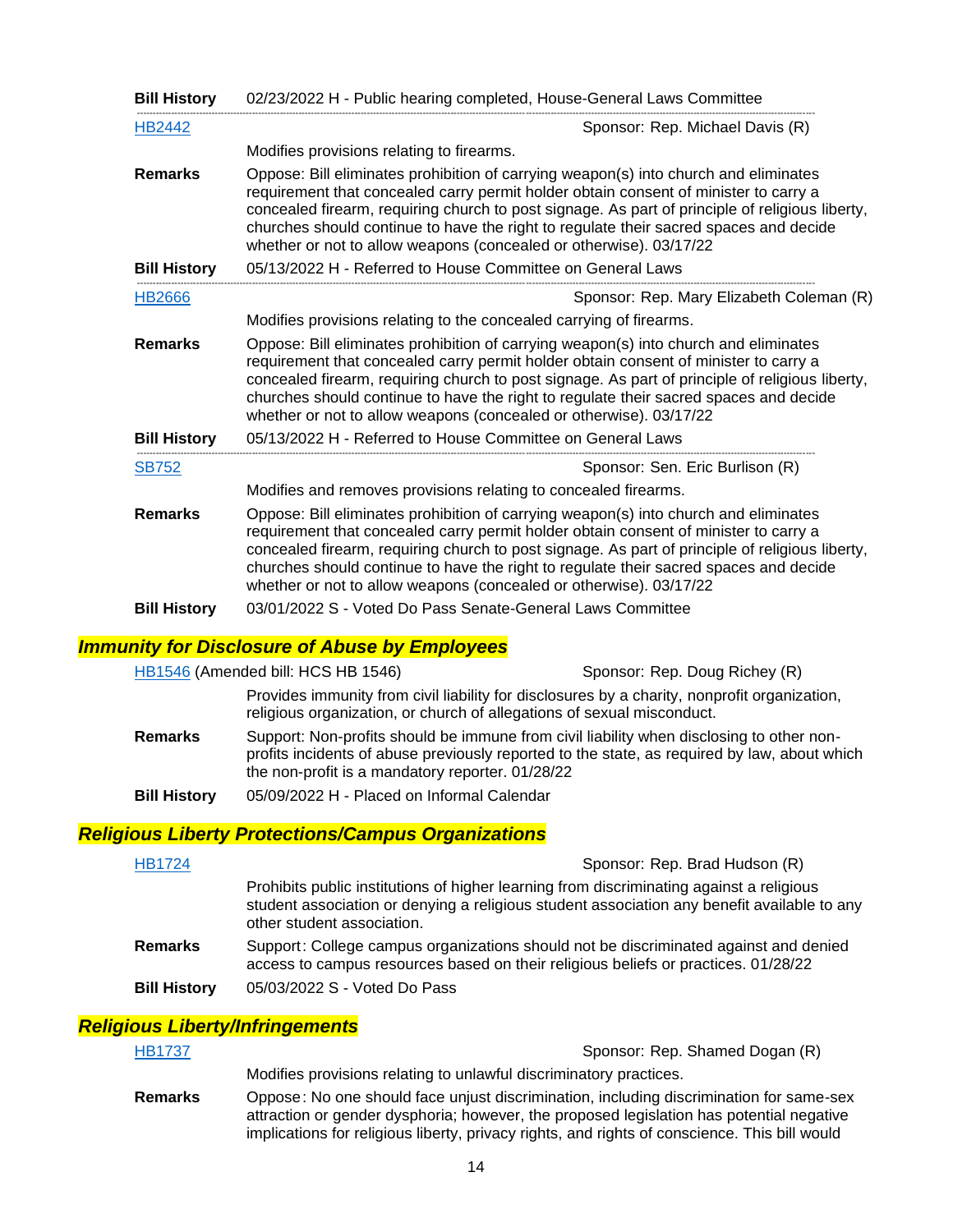|                     | penalize those who believe we are created male and female, violate the privacy and safety<br>rights of women and girls, and the conscience rights of doctors and other medical<br>professionals. 01/28/22                                                                                                                                                                                                                                                                                         |  |  |
|---------------------|---------------------------------------------------------------------------------------------------------------------------------------------------------------------------------------------------------------------------------------------------------------------------------------------------------------------------------------------------------------------------------------------------------------------------------------------------------------------------------------------------|--|--|
| <b>Bill History</b> | 04/11/2022 H - Referred to House Special Committee on Litigation Reform                                                                                                                                                                                                                                                                                                                                                                                                                           |  |  |
| <b>HB1760</b>       | Sponsor: Rep. Chris Sander (R)                                                                                                                                                                                                                                                                                                                                                                                                                                                                    |  |  |
|                     | Modifies provisions relating to unlawful discriminatory practices.                                                                                                                                                                                                                                                                                                                                                                                                                                |  |  |
| <b>Remarks</b>      | Oppose: No one should face unjust discrimination, including discrimination for same-sex<br>attraction or gender dysphoria; however, the proposed legislation has potential negative<br>implications for religious liberty, privacy rights, and rights of conscience. This bill would<br>penalize those who believe we are created male and female, violate the privacy and safety<br>rights of women and girls, and the conscience rights of doctors and other medical<br>professionals. 01/28/22 |  |  |
| <b>Bill History</b> | 03/31/2022 H - Referred to House Special Committee on Litigation Reform                                                                                                                                                                                                                                                                                                                                                                                                                           |  |  |
| <b>HB2580</b>       | Sponsor: Rep. Rasheen Aldridge (D)                                                                                                                                                                                                                                                                                                                                                                                                                                                                |  |  |
|                     | Modifies provisions relating to unlawful discriminatory practices.                                                                                                                                                                                                                                                                                                                                                                                                                                |  |  |
| <b>Remarks</b>      | Oppose: No one should face unjust discrimination, including discrimination for same-sex<br>attraction or gender dysphoria; however, the proposed legislation has potential negative<br>implications for religious liberty, privacy rights, and rights of conscience. This bill would<br>penalize those who believe we are created male and female, violate the privacy and safety<br>rights of women and girls, and the conscience rights of doctors and other medical<br>professionals. 01/28/22 |  |  |
| <b>Bill History</b> | 05/13/2022 H - Referred to House Committee on General Laws                                                                                                                                                                                                                                                                                                                                                                                                                                        |  |  |
| <b>SB711</b>        | Sponsor: Sen. Greg Razer (D)                                                                                                                                                                                                                                                                                                                                                                                                                                                                      |  |  |
|                     | Modifies provisions relating to discrimination based on sexual orientation or gender<br>identity.                                                                                                                                                                                                                                                                                                                                                                                                 |  |  |
| <b>Remarks</b>      | Oppose: No one should face unjust discrimination, including discrimination for same-sex<br>attraction or gender dysphoria; however, the proposed legislation has potential negative<br>implications for religious liberty, privacy rights, and rights of conscience. This bill would<br>penalize those who believe we are created male and female, violate the privacy and safety<br>rights of women and girls, and the conscience rights of doctors and other medical<br>professionals. 01/28/22 |  |  |
| <b>Bill History</b> | 01/10/2022 S - Referred to Senate Committee on Small Business and Industry                                                                                                                                                                                                                                                                                                                                                                                                                        |  |  |

# **SUPPORT EDUCATIONAL OPPORTUNITIES**

## *Education Reform*

| <b>HB1916</b>       | Sponsor: Rep. Nick Schroer (R)                                                                                                                       |  |
|---------------------|------------------------------------------------------------------------------------------------------------------------------------------------------|--|
|                     | Authorizes a tax credit for parents of students attending school outside of their school<br>district.                                                |  |
| <b>Remarks</b>      | Support: Support intent of legislation to expand educational opportunities to children in<br>need of alternative educational opportunities. 01/28/22 |  |
| <b>Bill History</b> | 05/13/2022 H - Referred to House Committee on Elementary and Secondary Education                                                                     |  |
| <b>SB841</b>        |                                                                                                                                                      |  |
|                     | Sponsor: Sen. Rick Brattin (R)                                                                                                                       |  |
|                     | Establishes the Education Savings Account Program.                                                                                                   |  |
| <b>Remarks</b>      | Support: Support intent of legislation to expand educational opportunities to children in<br>need of alternative educational opportunities. 01/28/22 |  |

## *Holocaust Education*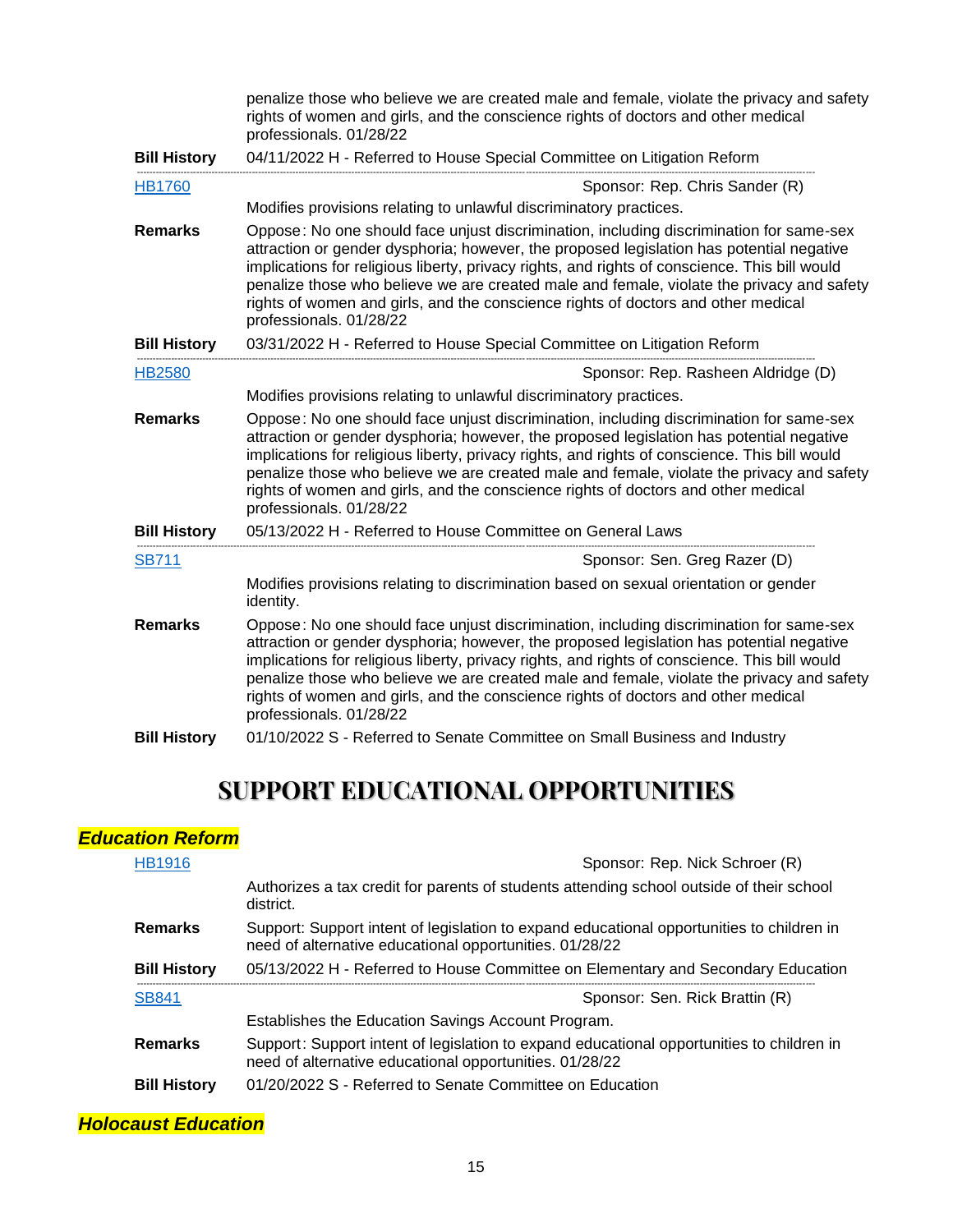[HB2000](https://house.mo.gov/Bill.aspx?bill=HB2000&year=2022&code=R) (Amended bill: SCS HCS HB 2000) Sponsor: Rep. Adam Schwadron (R)

|                     | Establishes Holocaust Education Week.                                                                                                                                                                                                                 |  |  |
|---------------------|-------------------------------------------------------------------------------------------------------------------------------------------------------------------------------------------------------------------------------------------------------|--|--|
| <b>Remarks</b>      | Support: Missouri students should be taught about the atrocities committed during the<br>Holocaust to help educate them on the importance of religious toleration and the dangers<br>of hatred, bigotry, and scapegoating classes of people. 01/28/22 |  |  |
| <b>Bill History</b> | 05/13/2022 S - Truly Agreed and Finally Passed as part of SB 681                                                                                                                                                                                      |  |  |
| <b>SB983</b>        | Sponsor: Sen. Brian Williams (D)                                                                                                                                                                                                                      |  |  |
|                     | Modifies provisions relating to Holocaust education.                                                                                                                                                                                                  |  |  |
| <b>Remarks</b>      | Support: Missouri students should be taught about the atrocities committed during the<br>Holocaust to help educate them on the importance of religious toleration and the dangers<br>of hatred, bigotry, and scapegoating classes of people. 01/28/22 |  |  |
| <b>Bill History</b> | 03/30/2022 S - Voted Do Pass as substituted, Senate-Progress and Development<br>Committee                                                                                                                                                             |  |  |

## **REFORM CRIMINAL JUSTICE**

### *"Raise the Age"/Juvenile Court Jurisdiction*

| <b>HB1745</b>       | Sponsor: Rep. Shamed Dogan (R)                                                                                                                                                                                                                                                                                                                                                                                                                                                                                   |  |  |
|---------------------|------------------------------------------------------------------------------------------------------------------------------------------------------------------------------------------------------------------------------------------------------------------------------------------------------------------------------------------------------------------------------------------------------------------------------------------------------------------------------------------------------------------|--|--|
|                     | Modifies provisions relating to the certification of juveniles for trial as an adult.                                                                                                                                                                                                                                                                                                                                                                                                                            |  |  |
| <b>Remarks</b>      | Support: In their 2000 statement, Responsibility, Rehabilitation and Restoration: A Catholic<br>Perspective on Crime and Criminal Justice, the U.S. Bishops state: "We bishops cannot<br>support policies that treat young offenders as though they are adultssociety must never<br>respond to children who have committed crimes as though they are adults - fully formed in<br>conscience and fully aware of their actions. Placing children in adult jails is a sign of failure,<br>not a solution." 01/28/22 |  |  |
| <b>Bill History</b> | 05/13/2022 H - Referred to House Committee on Judiciary                                                                                                                                                                                                                                                                                                                                                                                                                                                          |  |  |
| <b>SB1205</b>       | Sponsor: Sen. Bill Eigel (R)                                                                                                                                                                                                                                                                                                                                                                                                                                                                                     |  |  |
|                     | Modifies provisions relating to the certification of juveniles for trial as an adult.                                                                                                                                                                                                                                                                                                                                                                                                                            |  |  |
| <b>Remarks</b>      | Support: In their 2000 statement, Responsibility, Rehabilitation and Restoration: A Catholic<br>Perspective on Crime and Criminal Justice, the U.S. Bishops state: "We bishops cannot<br>support policies that treat young offenders as though they are adultssociety must never<br>respond to children who have committed crimes as though they are adults - fully formed in<br>conscience and fully aware of their actions. Placing children in adult jails is a sign of failure,<br>not a solution." 01/28/22 |  |  |
| <b>Bill History</b> | 03/29/2022 S - Referred to Senate Committee on Judiciary and Civil and Criminal<br>Jurisprudence                                                                                                                                                                                                                                                                                                                                                                                                                 |  |  |

### *Addressing Mandatory Minimums*

| <b>HB1800</b>  | Sponsor: Rep. Kimberly-Ann Collins (D)                                                                                                                                                                                                                                                                                                                                          |  |
|----------------|---------------------------------------------------------------------------------------------------------------------------------------------------------------------------------------------------------------------------------------------------------------------------------------------------------------------------------------------------------------------------------|--|
|                | Modifies provisions relating to minimum prison terms.                                                                                                                                                                                                                                                                                                                           |  |
| <b>Remarks</b> | Support: Mandatory minimum sentences replace a judge's discretion in sentencing with<br>rigid formulas, which do not always serve the purposes of punishment for crimes. Adding<br>additional offenses for which minimum sentences must be given moves Missouri in the<br>wrong direction and places additional pressure on Missouri's already overcrowded prisons.<br>01/28/22 |  |
|                |                                                                                                                                                                                                                                                                                                                                                                                 |  |

**Bill History** 05/13/2022 H - Referred to House Committee on Corrections and Public Institutions

### *Early Parole/Older Inmates*

[HB2134](https://house.mo.gov/Bill.aspx?bill=HB2134&year=2022&code=R) Sponsor: Rep. Ian Mackey (D)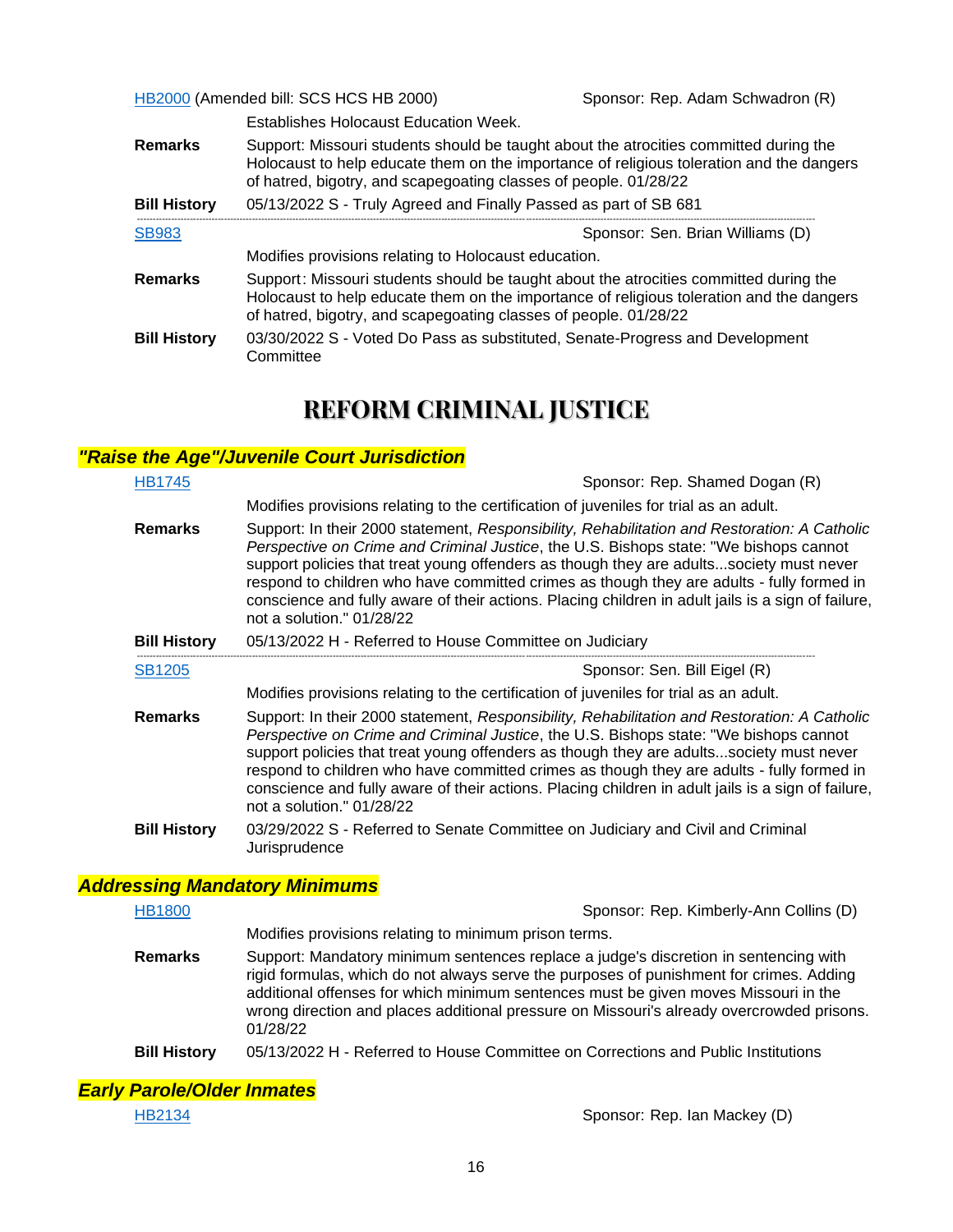|                     | Changes the law regarding parole eligibility for certain offenders who have served thirty<br>years of his or her sentence.                                                                                                                                                                                                                                                                                                                                                                                                                                                                            |  |  |
|---------------------|-------------------------------------------------------------------------------------------------------------------------------------------------------------------------------------------------------------------------------------------------------------------------------------------------------------------------------------------------------------------------------------------------------------------------------------------------------------------------------------------------------------------------------------------------------------------------------------------------------|--|--|
| <b>Remarks</b>      | Support: Older inmates who have served much of their sentence merit a parole hearing to<br>see if they are rehabilitated and can re-enter society. In A Catholic Perspective on Crime<br>and Criminal Justice (2000), the Catholic Bishops state: "We believe that both victims and<br>offender are children of God. Despite their very different claims on society, their lives and<br>dignity should be protected and respected. We seek justice, not vengeance. We believe<br>punishment must have clear purposes: protecting society and rehabilitating those who<br>violate the law." $01/28/22$ |  |  |
| <b>Bill History</b> | 05/13/2022 H - Referred to House Committee on Corrections and Public Institutions                                                                                                                                                                                                                                                                                                                                                                                                                                                                                                                     |  |  |
| <b>SB714</b>        | Sponsor: Sen. Steven Roberts (D)                                                                                                                                                                                                                                                                                                                                                                                                                                                                                                                                                                      |  |  |
|                     | Modifies provisions relating to parole eligibility.                                                                                                                                                                                                                                                                                                                                                                                                                                                                                                                                                   |  |  |
| <b>Remarks</b>      | Support: Older inmates who have served much of their sentence merit a parole hearing to<br>see if they are rehabilitated and can re-enter society. In A Catholic Perspective on Crime<br>and Criminal Justice (2000), the Catholic Bishops state: "We believe that both victims and<br>offender are children of God. Despite their very different claims on society, their lives and<br>dignity should be protected and respected. We seek justice, not vengeance. We believe<br>punishment must have clear purposes: protecting society and rehabilitating those who<br>violate the law." $01/28/22$ |  |  |
| <b>Bill History</b> | 01/10/2022 S - Referred to Senate Committee on Judiciary and Civil and Criminal<br>Jurisprudence                                                                                                                                                                                                                                                                                                                                                                                                                                                                                                      |  |  |

#### *Earning Safe Reentry Through Work Act*

| <b>HB2088</b>       | Sponsor: Rep. Derek Grier (R)                                                                                                                                                                  |  |
|---------------------|------------------------------------------------------------------------------------------------------------------------------------------------------------------------------------------------|--|
|                     | Establishes the Earning Safe Reentry Through Work Act of 2021.                                                                                                                                 |  |
| <b>Remarks</b>      | Support: This legislation offers inmates an opportunity to reduce their time on probation by<br>gainful employment, reducing recidivism and helping restore them to the community.<br>01/28/22 |  |
| <b>Bill History</b> | 05/05/2022 H - Placed on Informal Calendar                                                                                                                                                     |  |
| <b>Expungement</b>  |                                                                                                                                                                                                |  |
| <b>SB687</b>        | Sponsor: Sen. Brian Williams (D)                                                                                                                                                               |  |
|                     | Authorizes expungement of certain offenses.                                                                                                                                                    |  |
| <b>Remarks</b>      | Support: Allowing offenders to have their criminal record expunged is a means of<br>restorative justice by giving the offender an opportunity to return to being a productive                  |  |

- opportunity to return to being a product member of society. 01/28/22
- **Bill History** 01/10/2022 S Referred to Senate Committee on Judiciary and Civil and Criminal Jurisprudence

## *Modifies Terms of Probation*

| <b>SB948</b>        | Sponsor: Sen. Bill White (R)                                                                                                                                                                                                                                                    |  |
|---------------------|---------------------------------------------------------------------------------------------------------------------------------------------------------------------------------------------------------------------------------------------------------------------------------|--|
|                     | Modifies provisions relating to terms of probation.                                                                                                                                                                                                                             |  |
| <b>Remarks</b>      | Support: This legislation would allow offenders to reduce their term of probation by<br>completing diversionary programs that will help them better themselves and assist in<br>returning them to society as productive members upon their completion of probation.<br>01/28/22 |  |
| <b>Bill History</b> | 03/21/2022 S - Voted Do Pass as substituted, Senate-Judiciary and Civil and Criminal<br>Jurisprudence Committee                                                                                                                                                                 |  |

*Offering Life With Parole vs Without*

[HB2232](https://house.mo.gov/Bill.aspx?bill=HB2232&year=2022&code=R) Sponsor: Rep. Kimberly-Ann Collins (D)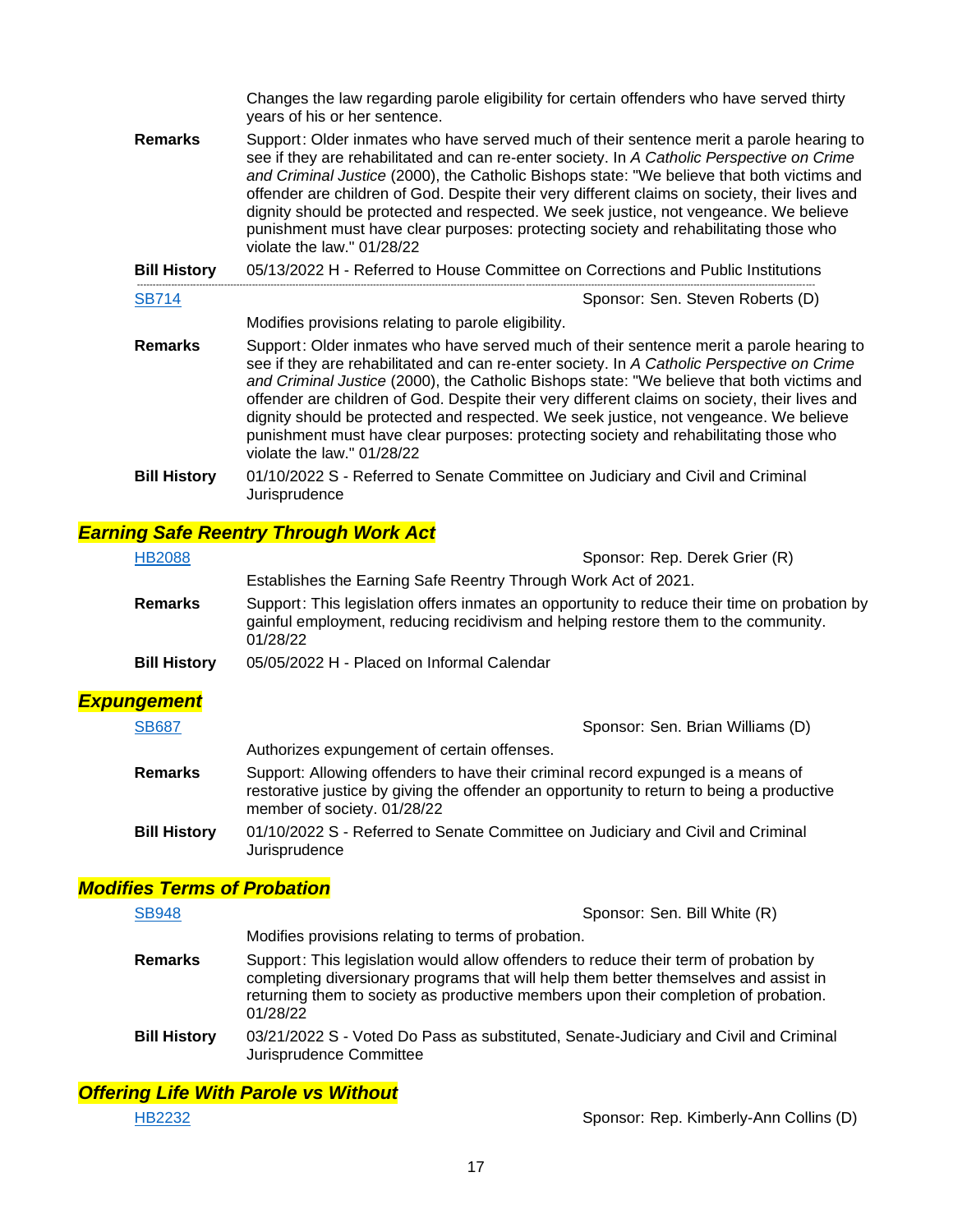Allows a court to reduce a life without parole sentence to a sentence of life with eligibility for parole in certain circumstances.

- **Remarks** Support: In their 2000 statement, *Responsibility, Rehabilitation and Restoration: A Catholic Perspective on Crime and Criminal Justice*, the bishops call for a renewed emphasis to be placed on parole and probation as an alternative to incarceration. Offenders should have a reasonable opportunity to obtain parole after serving an appropriate amount of time. 01/28/22
- **Bill History** 05/13/2022 H Referred to House Committee on Judiciary

#### *Reforms Private Probation*

| <b>HB2248</b>       | Sponsor: Rep. Ron Hicks (R)                                                                                                                                                                           |  |  |
|---------------------|-------------------------------------------------------------------------------------------------------------------------------------------------------------------------------------------------------|--|--|
|                     | Changes the law regarding private probation supervision services by prohibiting drug and<br>alcohol screen tests unrelated to the offense and requiring the use of earned compliance<br>credits.      |  |  |
| <b>Remarks</b>      | Support: Probation providers should be limited in the requirements they are permitted to<br>impose upon offenders as a matter of justice and the legitimate exercise of public authority.<br>01/28/22 |  |  |
| <b>Bill History</b> | 02/23/2022 H - Referred to House Committee on Rules-Administrative Oversight                                                                                                                          |  |  |
| <b>SB896</b>        | Sponsor: Sen. Barbara Washington (D)                                                                                                                                                                  |  |  |
|                     |                                                                                                                                                                                                       |  |  |
|                     | Modifies provisions relating to probation and parole for certain offenders.                                                                                                                           |  |  |
| <b>Remarks</b>      | Support: Probation providers should be limited in the requirements they are permitted to<br>impose upon offenders as a matter of justice and the legitimate exercise of public authority.<br>01/28/22 |  |  |

#### *Work Opportunities for Prior Offenders*

| <b>HB1675</b>       | Sponsor: Rep. Chad Perkins (R)                                                                                                                                                                                                                            |  |
|---------------------|-----------------------------------------------------------------------------------------------------------------------------------------------------------------------------------------------------------------------------------------------------------|--|
|                     | Requires the department of corrections to establish a program aimed at assisting<br>incarcerated persons in obtaining their commercial driver's license in order to operate<br>dump trucks upon release.                                                  |  |
| <b>Remarks</b>      | Support: This legislation offers offenders a fair opportunity for work after serving their<br>sentences by providing them access to a commercial driver's license while incarcerated so<br>that they can become gainfully employed upon release. 01/28/22 |  |
| <b>Bill History</b> | 05/13/2022 13 H - Referred to House Committee on Corrections and Public Institutions                                                                                                                                                                      |  |

#### *Wrongful Convictions/Compensation*

| <b>HB1847</b>                      | Sponsor: Rep. LaKeySha Bosley (D)                                                                                                                                               |                                                                                              |  |
|------------------------------------|---------------------------------------------------------------------------------------------------------------------------------------------------------------------------------|----------------------------------------------------------------------------------------------|--|
|                                    | wrongful conviction.                                                                                                                                                            | Creates a civil cause of action allowing claimants to seek damages from the state for        |  |
| <b>Remarks</b>                     | Support: As a matter of justice, persons wrongfully convicted deserve compensation. This<br>legislation increases the compensation already provided under current law. 01/28/22 |                                                                                              |  |
| <b>Bill History</b>                | 05/13/2022 H - Referred to House Committee on Judiciary                                                                                                                         |                                                                                              |  |
| HB2412 (Amended bill: HCS HB 2412) |                                                                                                                                                                                 | Sponsor: Rep. Shamed Dogan (R)                                                               |  |
|                                    | through any evidentiary method.                                                                                                                                                 | Establishes provisions relating to restitution for individuals found to be actually innocent |  |
| <b>Remarks</b>                     | Support: As a matter of justice, persons wrongfully convicted deserve compensation. This<br>legislation increases the compensation already provided under current law. 01/28/22 |                                                                                              |  |
| <b>Bill History</b>                | 02/23/2022 H - Referred to House Committee on Rules-Administrative Oversight                                                                                                    |                                                                                              |  |
| <b>HB2474</b>                      | Sponsor: Rep. Ron Hicks (R)                                                                                                                                                     |                                                                                              |  |